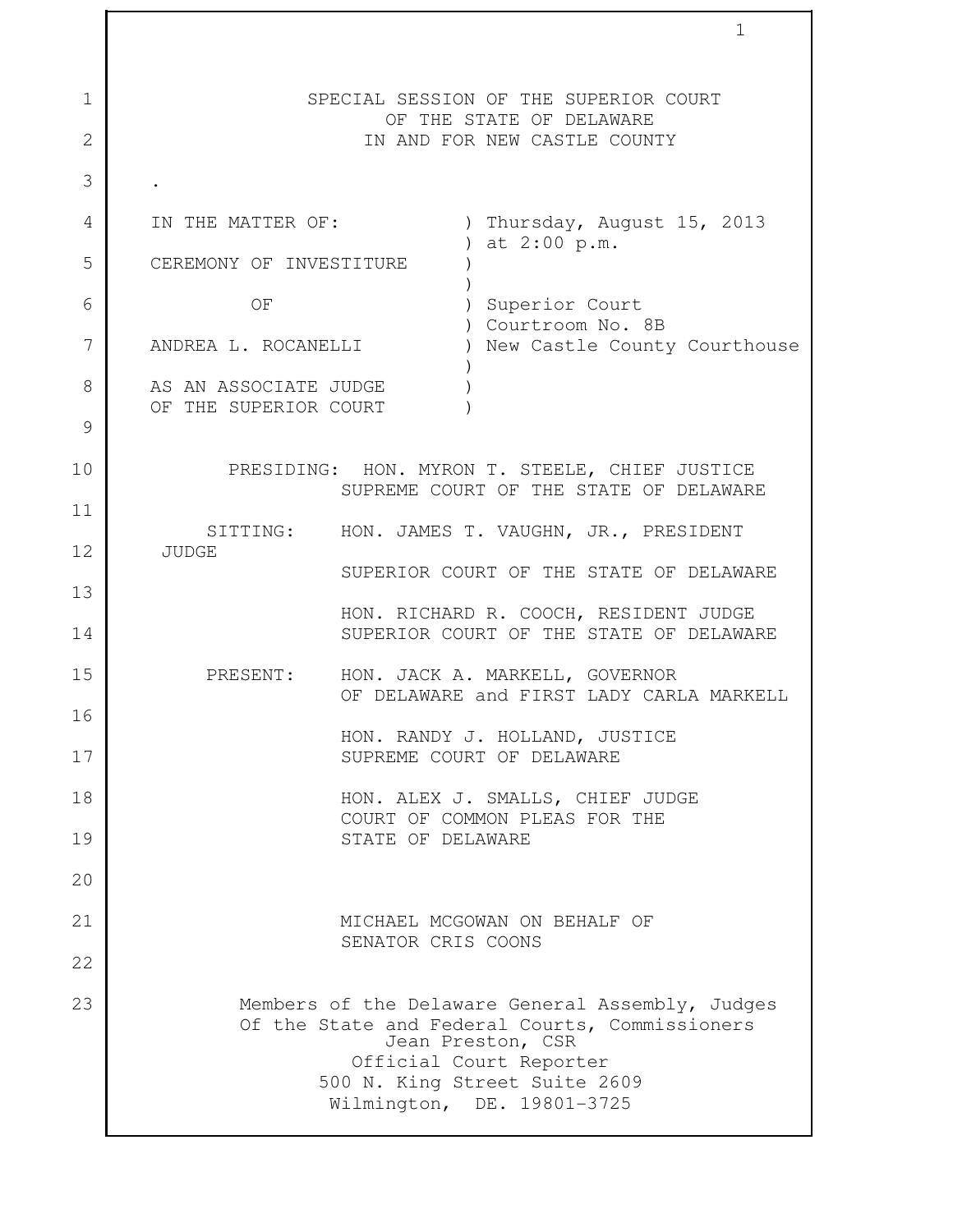| $\mathbf 1$  | And Others.                                                                                                 |
|--------------|-------------------------------------------------------------------------------------------------------------|
| $\mathbf{2}$ |                                                                                                             |
| 3            | PRESENT:                                                                                                    |
| 4            | As noted.                                                                                                   |
| 5            |                                                                                                             |
| 6            | PRESIDENT JUDGE VAUGHN: Please remain standing                                                              |
| 7            | for the Invocation by Brother Ronald Giannone, Executive                                                    |
| 8            | Director of the Ministry of Caring.                                                                         |
| 9            | Brother Giannone.                                                                                           |
| 10           | BROTHER GIANNONE: Most high and glorious God.                                                               |
| 11           | You are good, all good, supreme good, and from you all good                                                 |
| 12           | comes. You have called us to be your living image on this                                                   |
| 13           | earth, and imitating you and bringing your peace and                                                        |
| 14           | goodness to all. We need your wisdom and guidance.                                                          |
| 15           | We gather today as Andrea begins her career as a                                                            |
| 16           | Superior Court judge of the State of Delaware as she is                                                     |
| 17           | invested with the oath of office. May she be blessed to                                                     |
| 18           | judge wisely and distribute justice fairly; may she temper                                                  |
| 19           | justice with mercy and instill within those who come before                                                 |
| 20           | her a sense of compassion, kindness and goodness.<br>For                                                    |
| 21           | them, we have reflected your goodness on this earth. May                                                    |
| 22           | you bless Andrea with all the virtues and wisdom from                                                       |
| 23           | above.                                                                                                      |
|              | Jean Preston, CSR<br>Official Court Reporter<br>500 N. King Street Suite 2609<br>Wilmington, DE. 19801-3725 |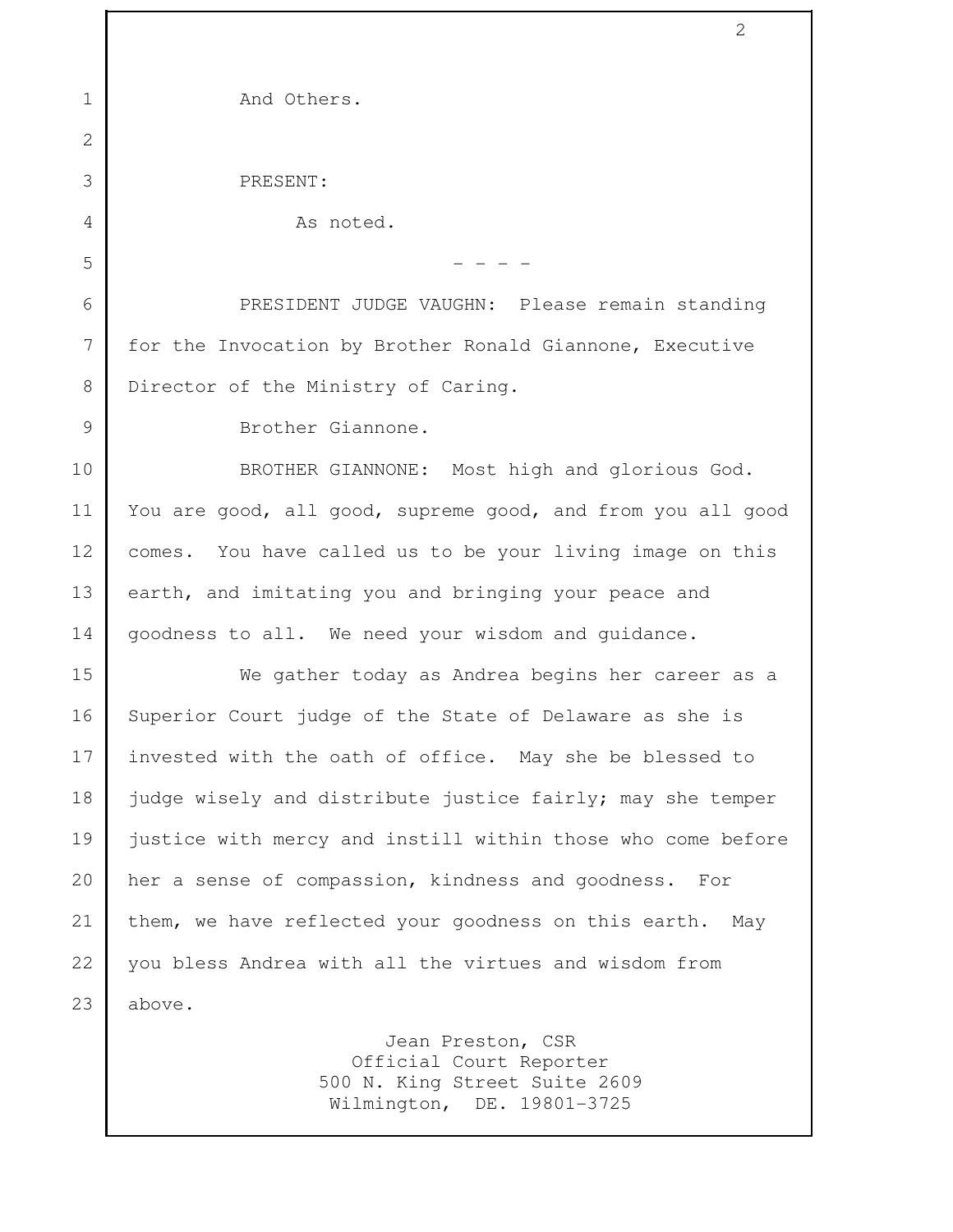| $\mathbf 1$    | Amen.                                                       |
|----------------|-------------------------------------------------------------|
| $\overline{2}$ | PRESIDENT JUDGE VAUGHN: Thank you, Brother                  |
| 3              | Giannone.                                                   |
| $\overline{4}$ | Please be seated.                                           |
| 5              | Well, good afternoon to everyone and welcome to             |
| 6              | this Special Session of the Superior Court of the State of  |
| 7              | Delaware for the Investiture of Andrea L. Rocanelli as a    |
| 8              | Judge of the Superior Court.                                |
| 9              | I would like to begin by introducing those who              |
| 10             | are seated with me on the bench today.                      |
| 11             | To my immediate right is Chief Justice Myron T.             |
| 12             | Steele of the Supreme Court of Delaware. To my immediate    |
| 13             | left is Chief Judge Alex J. Smalls, of the Court of Common  |
| 14             | Pleas. To the right of Chief Justice Steele is Resident     |
| 15             | Judge Richard R. Cooch of the Superior Court, and to the    |
| 16             | left of Chief Judge Smalls is Judge Mary M. Johnston of the |
| 17             | Superior Court. And to Judge Johnston's left is where       |
| 18             | Superior Court Judge Andrea Rocanelli will be seated soon.  |
| 19             | In the jury box are the Superior Court Judges and           |
| 20             | Commissioners with robes on, for the Special Session of The |
| 21             | Court.                                                      |
| 22             | The Court recognizes the family members and the             |
| 23             | many friends of our new Superior Court Judge who are        |
|                | Jean Preston, CSR                                           |

 Official Court Reporter 500 N. King Street Suite 2609 Wilmington, DE. 19801-3725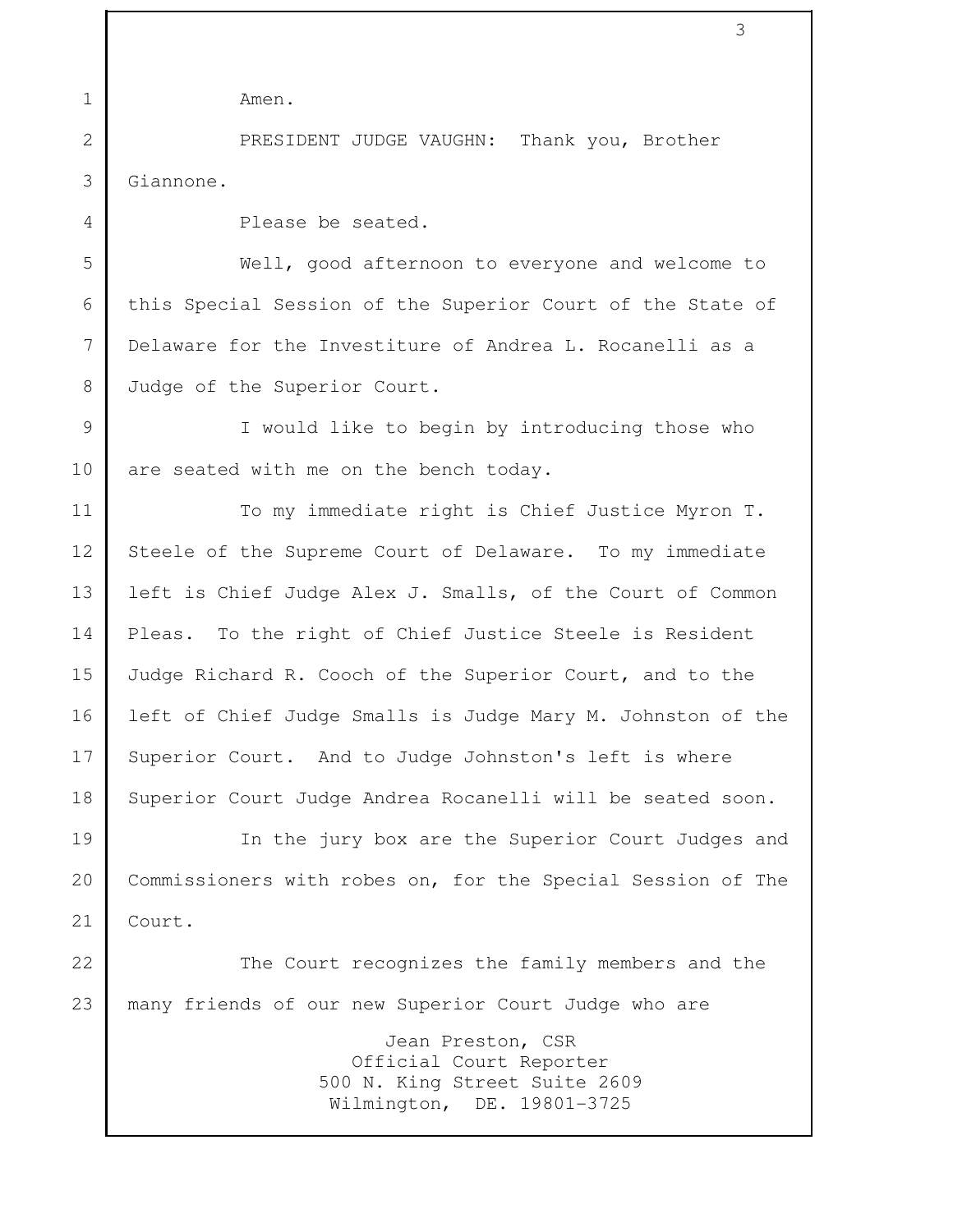1 present today, and in particular, Judge Rocanelli's 2 husband, Todd, her children, Olivia, Elena and Simone, her 3 parents, Louis and Theresa Rocanelli, her sister, Linda 4 Rocanelli, brother-in-law, Frank Falcone, sister-in-law, 5 Beverly Kenney, her aunt, Dorothy Simone, and friends, 6 Judge Bifferato, Judge Poppiti, Vice Chancellor Lamb, and 7 Commissioner Mary Susan Much. The Court also recognizes 8 Governor Jack A. Markell and First Lady, Carla Markell. 9 I also thank you both for being here today. 10 Also, Michael McGowan, who is here on behalf of 11 Senator Coons, and the Members of the Delaware Judiciary 12 and the Bar who are here. 13 To all, a warm and special welcome to the 14 Superior Court. 15 We're here today to commemorate the beginning of

16 Andrea Rocanelli's career as a member of the Superior 17 Court, our State's general jurisdiction trial court. The 18 proceeding is one of Investiture, where the historical 19 robing is of special ceremony, significance and public 20 commitment under oath. The robe, itself, is a symbol of 21 impartiality and the Judge's solemn duty to administer 22 equal justice on behalf of the people we serve. 23 It is now my pleasure to ask Chief Justice Steele Jean Preston, CSR Official Court Reporter 500 N. King Street Suite 2609 Wilmington, DE. 19801-3725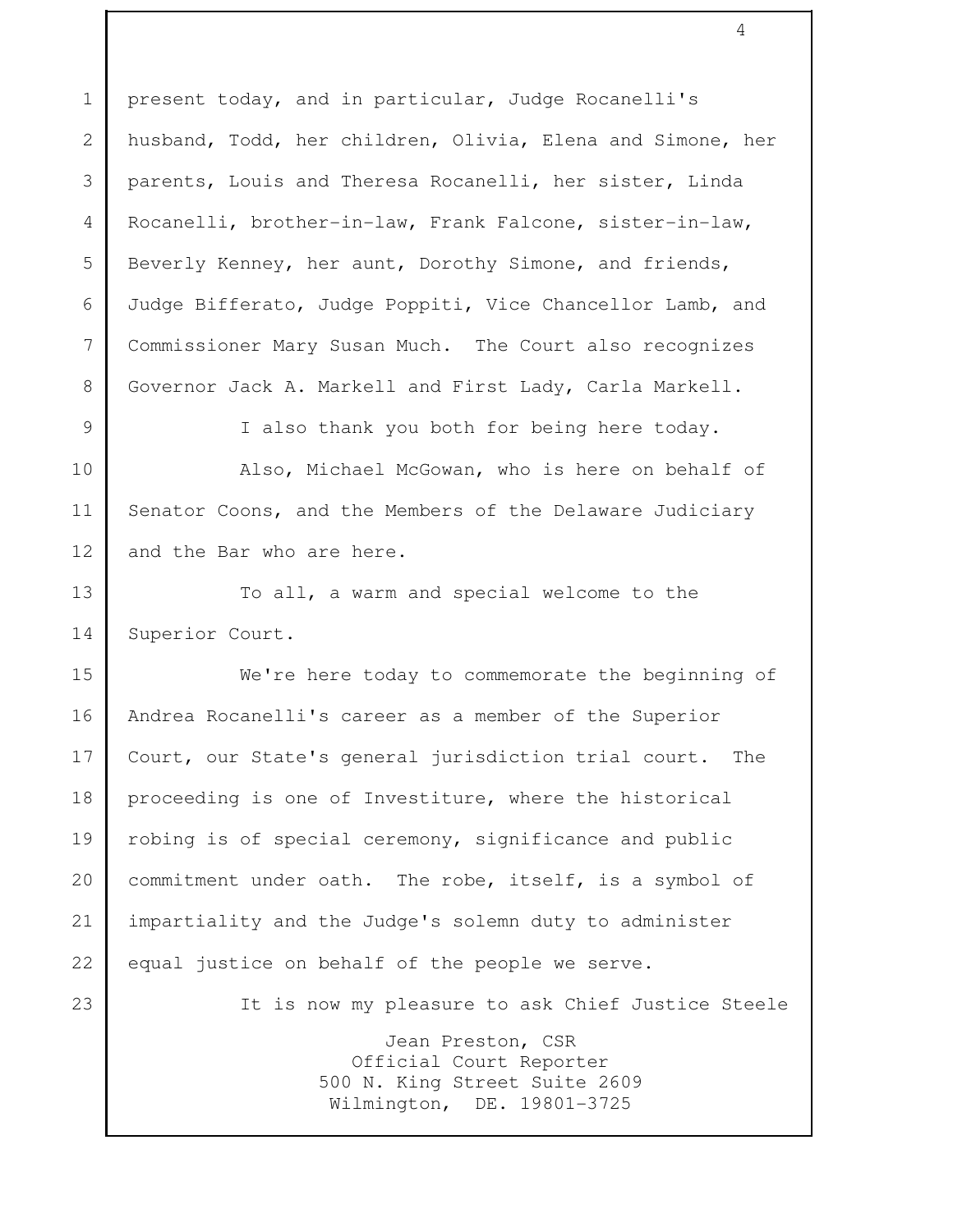1 to administer the Oath of Office. 2 Judge Rocanelli's husband, Todd, will hold the 3 bible, assisted by her daughters, and her parents will then 4 assist with the robing. 5 Are you prepared to take the oath? 6 CHIEF JUSTICE STEELE: Are you prepared to take  $7 \mid$  the oath? 8 ANDREA ROCANELLI: Yes. 9 CHIEF JUSTICE STEELE: Place your right hand on 10 the bible. Please repeat after me: 11 "I, 12 ANDREA ROCANELLI: "I, Andrea L. Rocanelli" 13 CHIEF JUSTICE STEELE: "Do proudly swear" 14 | ANDREA ROCANELLI: "Do proudly swear" 15 CHIEF JUSTICE STEELE: "to carry out the 16 responsibilities," 17 ANDREA ROCANELLI: "to carry out the 18 responsibilities," 19 CHIEF JUSTICE STEELE: "of Judge of the Superior 20 Court of the State of Delaware, " 21 ANDREA ROCANELLI: "of Judge of the Superior 22 Court of the State of Delaware, " 23 CHIEF JUSTICE STEELE: "to the best of my Jean Preston, CSR Official Court Reporter 500 N. King Street Suite 2609 Wilmington, DE. 19801-3725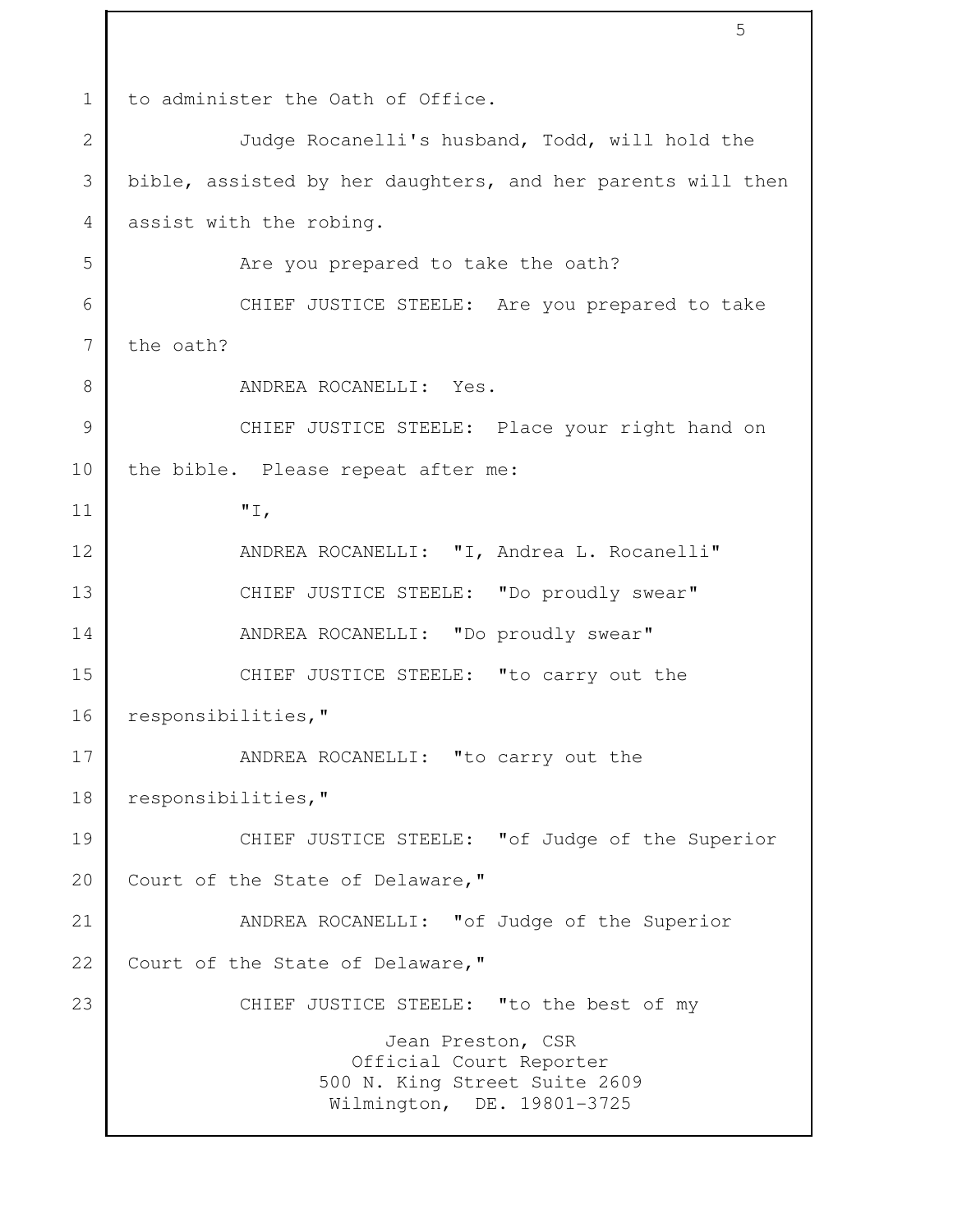1 ability, " 2 ANDREA ROCANELLI: "to the best of my ability," 3 | CHIEF JUSTICE STEELE: "freely acknowledging" 4 | ANDREA ROCANELLI: "freely acknowledging" 5 CHIEF JUSTICE STEELE: "that the powers of this 6 office," 7 ANDREA ROCANELLI: "that the powers of this 8 office," 9 CHIEF JUSTICE STEELE: "flow from the people," 10 ANDREA ROCANELLI: "flow from the people," 11 CHIEF JUSTICE STEELE: "I am privileged to 12 represent." 13 | ANDREA ROCANELLI: "I am privileged to 14 represent." 15 CHIEF JUSTICE STEELE: "I further swear," 16 ANDREA ROCANELLI: "I further swear," 17 CHIEF JUSTICE STEELE: "that I will always place 18 the public interest," 19 | ANDREA ROCANELLI: "that I will always place the 20 public interest," 21 CHIEF JUSTICE STEELE: "above any special or 22 personal interest," 23 ANDREA ROCANELLI: "above any special or personal Jean Preston, CSR Official Court Reporter 500 N. King Street Suite 2609 Wilmington, DE. 19801-3725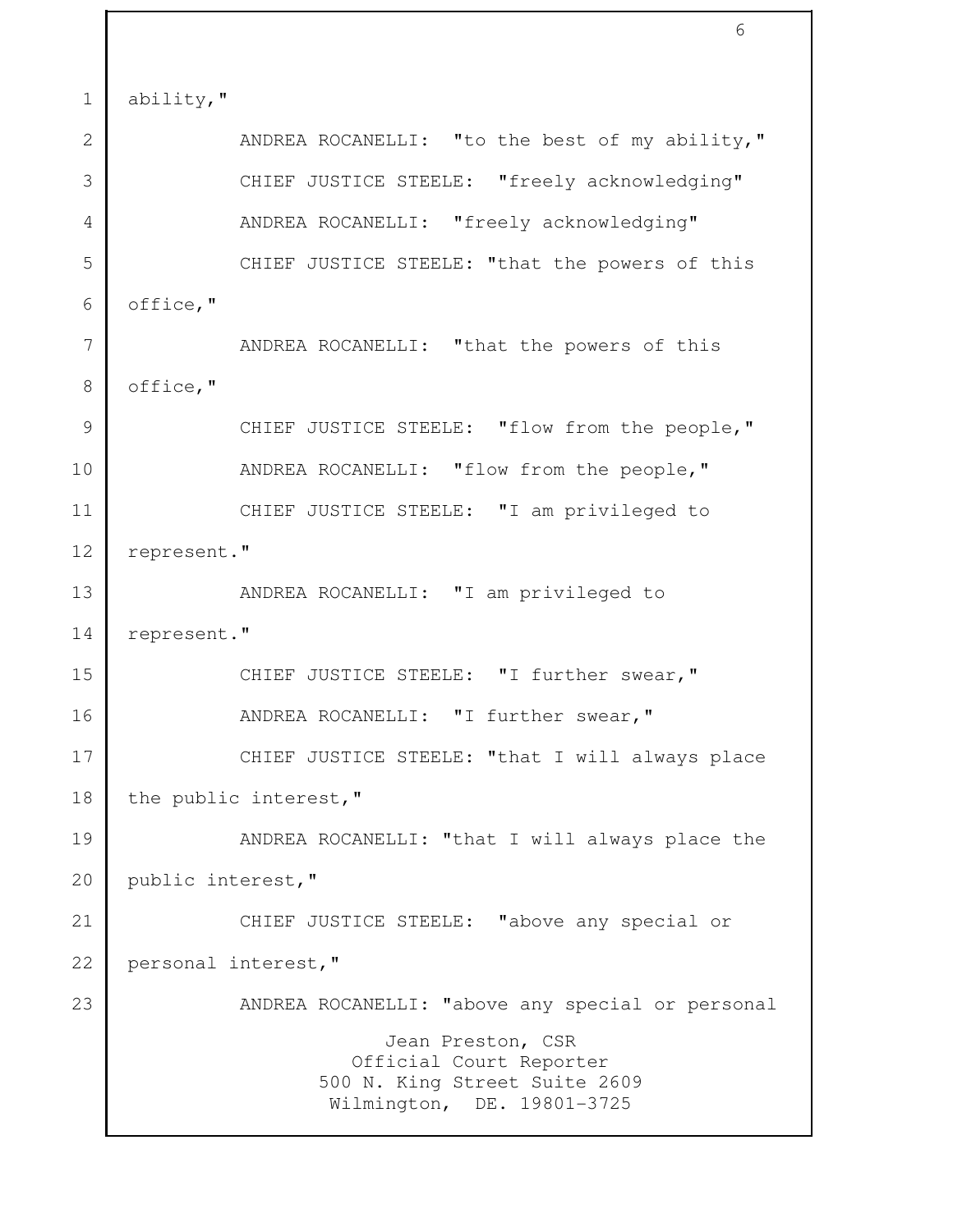```
 7
1 interest,"
2 CHIEF JUSTICE STEELE: "and to respect the right
3 of future generations,"
4 ANDREA ROCANELLI: "and to respect the right of
5 future generations, "
 6 CHIEF JUSTICE STEELE: "to share the rich
 7 historic," 
8 | ANDREA ROCANELLI: "to share the rich historic,"
9 CHIEF JUSTICE STEELE: "and natural heritage of
10 Delaware."
11 ANDREA ROCANELLI: "and natural heritage of
12 Delaware. 
13 CHIEF JUSTICE STEELE: "In doing so,"
14 ANDREA ROCANELLI: "In doing so,"
15 CHIEF JUSTICE STEELE: "I will always uphold and
16 defend,"
17 ANDREA ROCANELLI: "I will always uphold and
18 defend,"
19 CHIEF JUSTICE STEELE: "the constitutions of my
20 country and my state, "
21 ANDREA ROCANELLI: "the constitutions of my
22 country and my state, "
23 CHIEF JUSTICE STEELE: "so help me, God."
                        Jean Preston, CSR
                      Official Court Reporter
                   500 N. King Street Suite 2609
                    Wilmington, DE. 19801-3725
```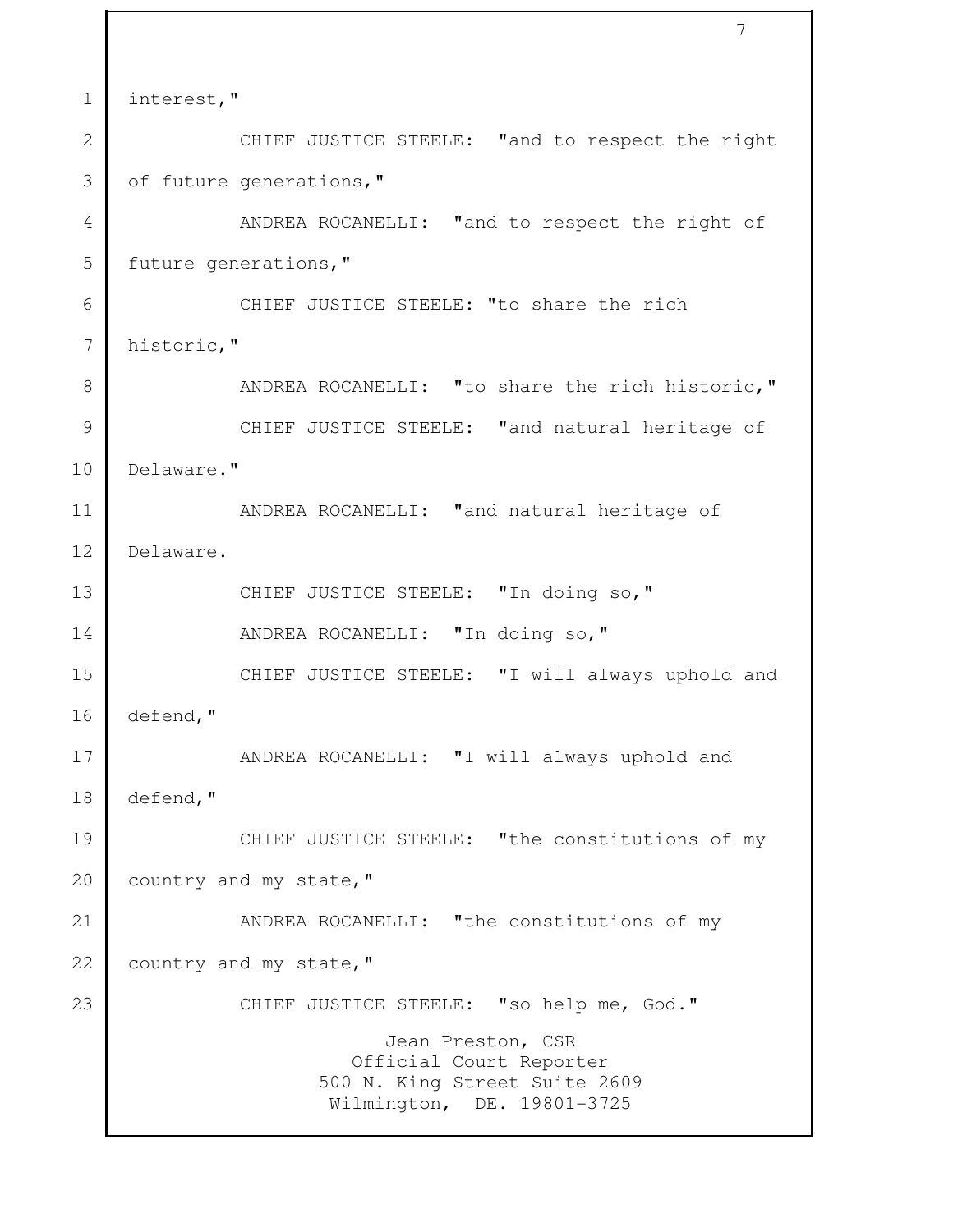| $\mathbf 1$    | ANDREA ROCANELLI, "so help me, God."                                                                        |
|----------------|-------------------------------------------------------------------------------------------------------------|
| $\overline{2}$ | (All clapping of hands of congregation in                                                                   |
| 3              | congratulations.)                                                                                           |
| $\overline{4}$ | (3:50 p.m.)                                                                                                 |
| 5              | (WHEREUPON upon Andrea L. Rocanelli puts the robe                                                           |
| 6              | on with the assistance of her father and mother, and Judge                                                  |
| 7              | Andrea L. Rocanelli takes the bench; whereupon, all Members                                                 |
| 8              | of the Honorable Bench join in congratulations to Judge                                                     |
| 9              | Rocanelli.)                                                                                                 |
| 10             | PRESIDENT JUDGE VAUGHN: Before today's speakers                                                             |
| 11             | are recognized, I would like to warmly welcome Andrea to                                                    |
| 12             | the Superior Court. Her qualifications and experience make                                                  |
| 13             | her fully deserving of the honor which the Governor and the                                                 |
| 14             | State Senate have conferred upon her. I have no doubt that                                                  |
| 15             | Andrea will be an excellent Superior Court Judge and a                                                      |
| 16             | distinguished member of the Delaware Judiciary. I know                                                      |
| 17             | that Andrea and I will have no trouble at all working                                                       |
| 18             | together in our new relationship, and all of the judges                                                     |
| 19             | will have no problem at all working with Andrea, and we                                                     |
| 20             | look forward to working with her.                                                                           |
| 21             | Chief Judge Smalls.                                                                                         |
| 22             | CHIEF JUDGE SMALLS: The Court now recognizes the                                                            |
| 23             | Honorable Jack A. Markell, Governor of the State of                                                         |
|                | Jean Preston, CSR<br>Official Court Reporter<br>500 N. King Street Suite 2609<br>Wilmington, DE. 19801-3725 |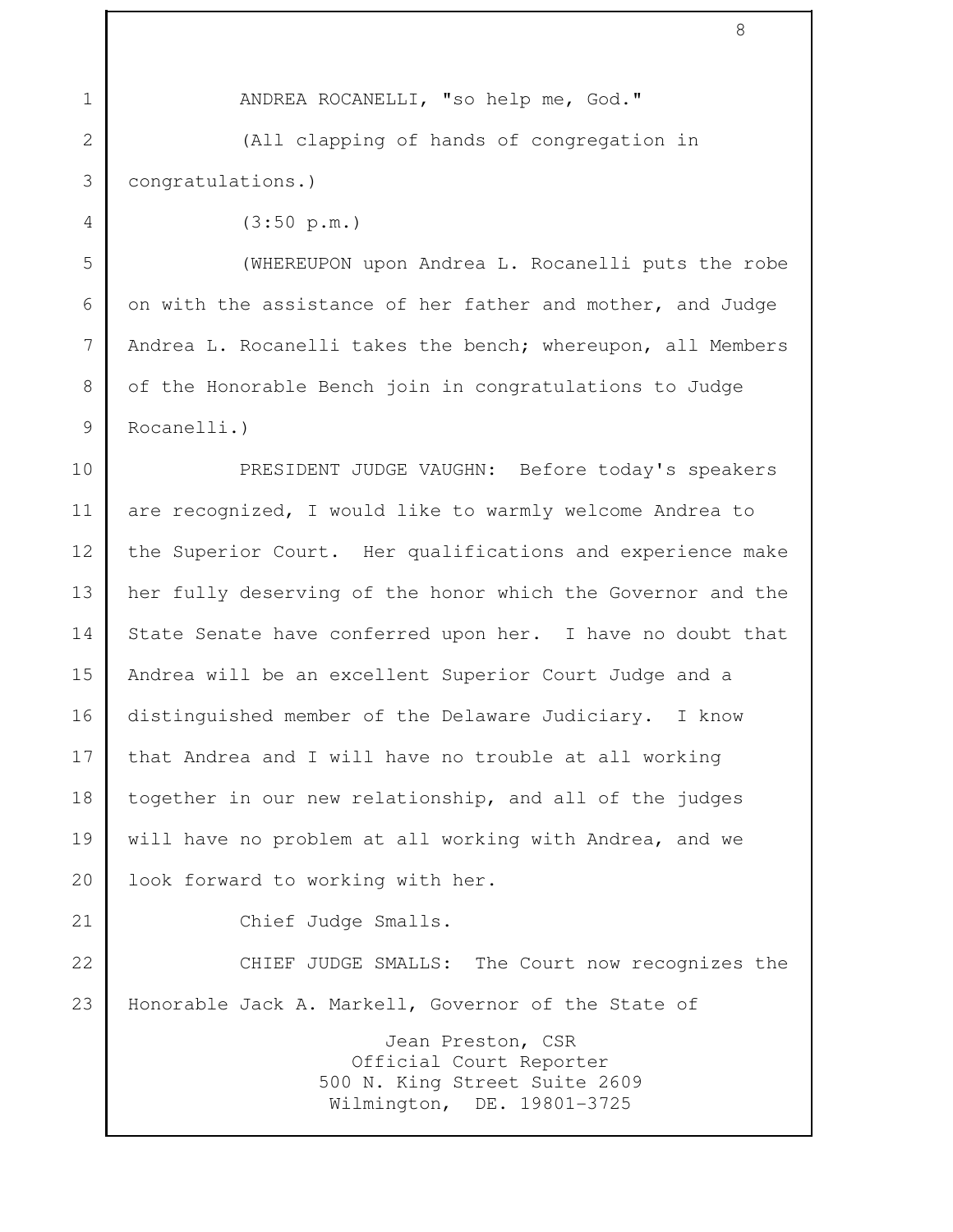1 Delaware, for comments.

2 THE HONORABLE GOVERNOR MARKELL: Well, good 3 afternoon, everybody. I have to start with a very 4 embarrassing story.

9

5 So, Andrea and I, when I called her to tell her 6 that I, after, you know, considerable deliberation, had 7 planned to send her name to the Senate for confirmation, I 8 said this is all contingent upon a short and sweet 9 | Investiture process, because although Justice Holland just 10 a few minutes ago complimented me on the many selections 11 that I've had the opportunity to make to the bench over the 12 last year, some of these investitures go on, and on, and 13 on, and I get to participate in many of those. So, Andrea 14 said she would take me up on that offer. And I get off of 15 the elevator today and I'm thinking about Andrea, and I'm 16 looking directly at Vivian Raposelli, and I said to Vivian, 17 you remember our deal, right? And of course, it's a deal I 18 made with Andrea. It's only made the more embarrassing 19 because Vivian and I have worked very closely together for 20 | years. 21 But, Andrea, congratulations. 22 JUDGE ROCANELLI: Thank you. 23 GOVERNOR MARKELL: And, Carla is here as well, as Jean Preston, CSR Official Court Reporter

 500 N. King Street Suite 2609 Wilmington, DE. 19801-3725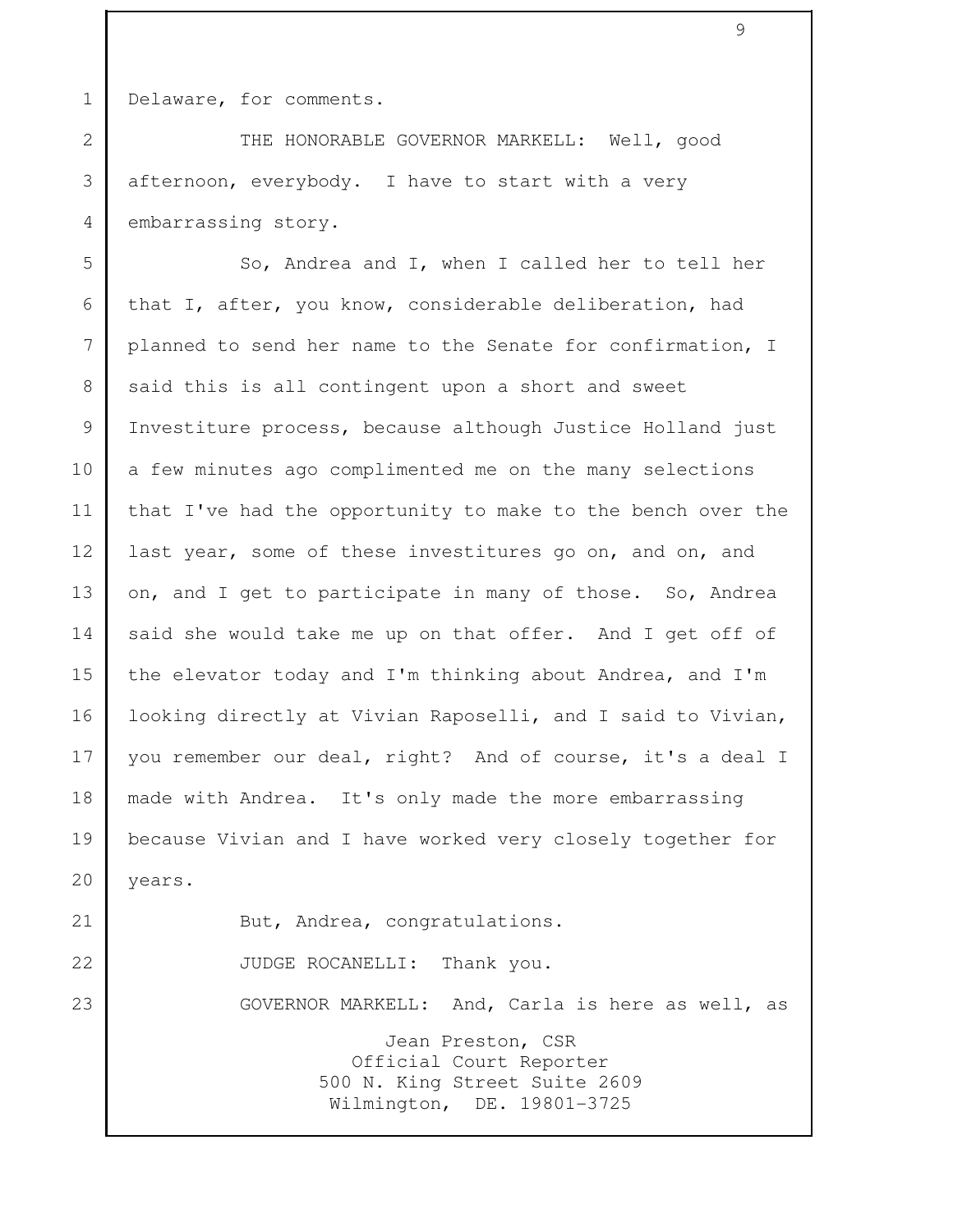1 you know, and she joins me in expressing our 2 congratulations.

3 This seems a little bit like deja vous, because 4 it doesn't seem so long ago that we were here for your 5 Investiture for the Court of Common Pleas, and I am just 6 really thrilled to be here again for this opportunity 7 today. And, you have in my mind absolutely earned this 8 great honor by virtue of the fact that you have 9 demonstrated a sense of fairness, a sense of decency; 10 you've got an incredible intellect, which is just so clear, 11 and you have also demonstrated very high ethical standards.

12 You've demonstrated that you're a problem-solver, 13 both through the Drug Diversion Program that you have been 14 involved in and also through the work that you've done on 15 consumer debt. And I think you've just had a stellar 16 tenure on the Court of Common Pleas, and there is no doubt 17 in may mind that you will be great on the Superior Court as 18 well.

19 But, I wanted to make one other point, and this 20 is especially for Olivia, Elena and Simone. You know, the 21 other thing that I think your mom has demonstrated here, 22 which I think is a really important characteristic, is 23 persistence and determination. And you probably know that Jean Preston, CSR

 Official Court Reporter 500 N. King Street Suite 2609 Wilmington, DE. 19801-3725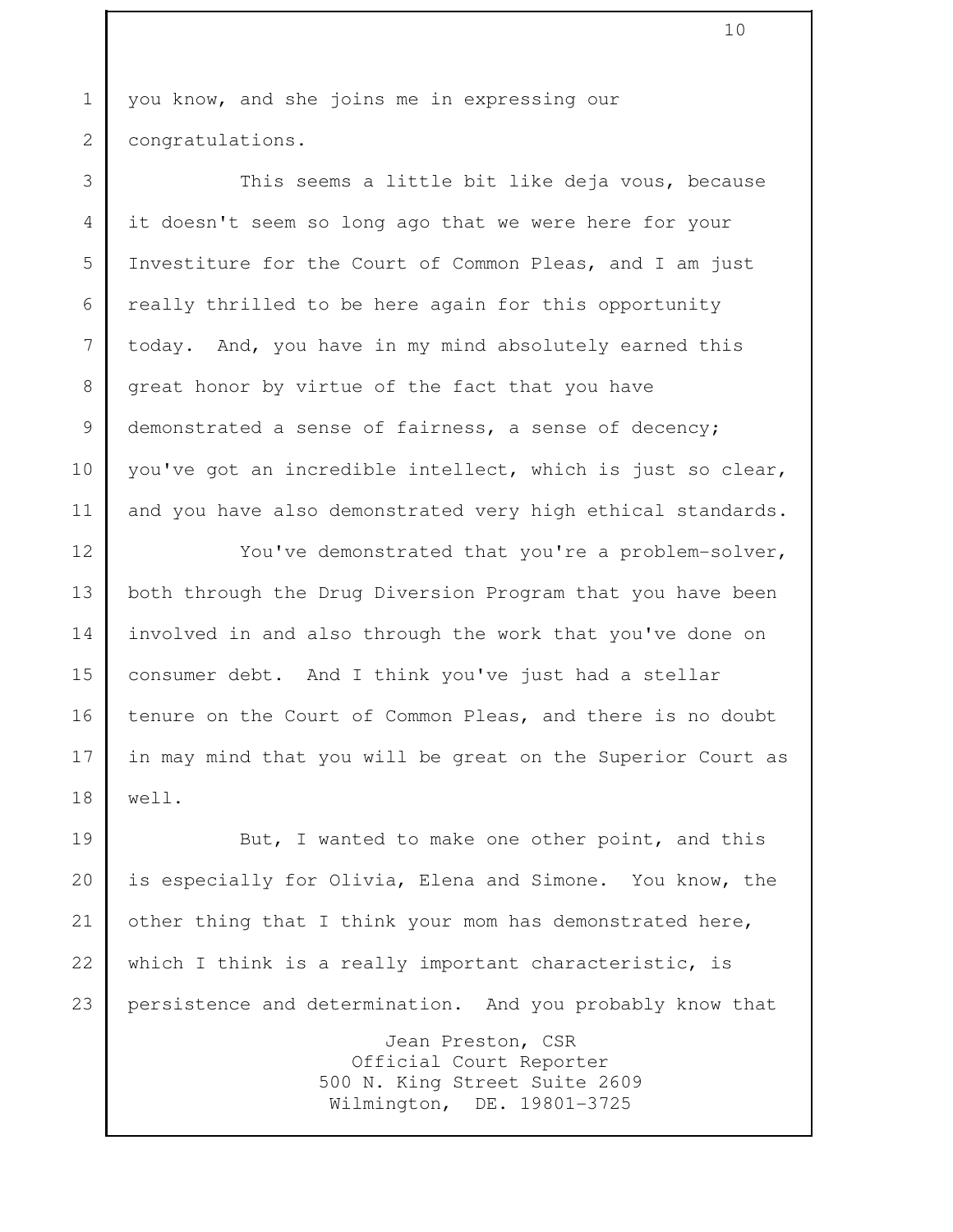1 she had applied to be on the Superior Court, you know, a 2 while before this particular nomination went through, and I 3 had to make that call to her when I had decided on another 4 candidate at that time, and she was, you know, she was 5 clearly disappointed, as I expected her to be, and those 6 are always the most difficult phone calls to make, and yet, 7 she was also you could tell, she was determined, she 8 absolutely loved what she was doing on the Court of Common 9 Pleas, and she talked about why she loved it, and she said 10 if that is your decision, I'm going to go right back to the 11 Court of Common Pleas and do the very best that I can, and 12 perhaps if another opportunity comes up on the Superior 13 Court, you know, perhaps I will apply again, and we will 14 have to see.

15 So, another opportunity did come up on Superior 16 Court, and she came right back at it. I think there is an 17 incredible lesson, and I direct it to the three of you 18 obviously for a reason, which is, you are at the stage in 19 your lives where you are going to experience lots of 20 success and lots of disappointments, and I think the real 21 test of a person is what happens when things don't go your 22 way. And I just think that, you know, your mom 23 demonstrated, when she came back, she never complained, she Jean Preston, CSR Official Court Reporter 500 N. King Street Suite 2609 Wilmington, DE. 19801-3725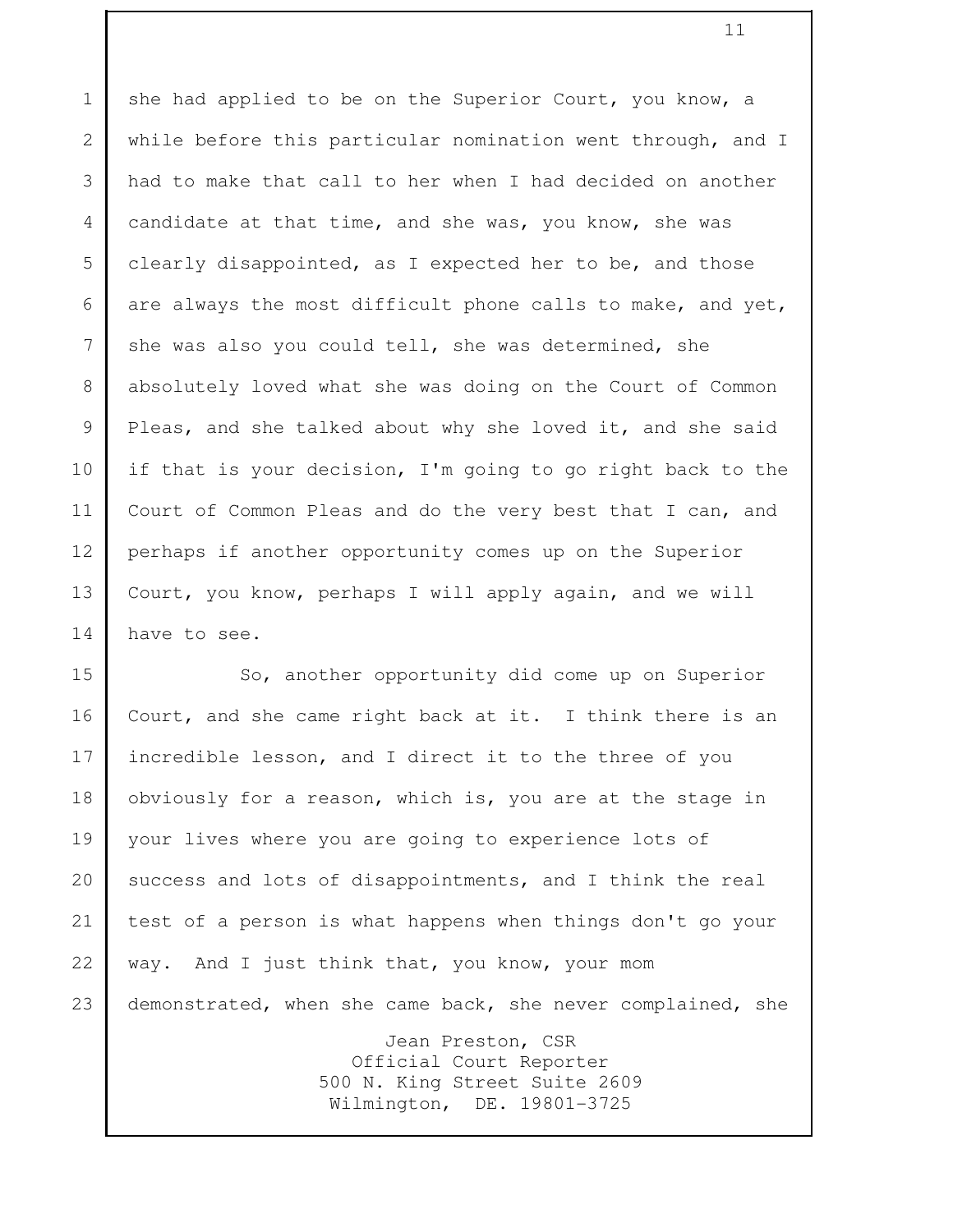1 never, you know, bemoaned the fact that she hadn't been 2 selected the first time. I think she thought through a lot 3 how she was going to make her application the second time 4 around as strong as it could possibly be. She came at it 5 and once again she impressed the Judicial Nominating 6 Committee, and she impressed me. And, I think it's that 7 kind of resolve, it is all those skills and traits -- the 8 intellect, the sense of decency, the compassion, the 9 | fair-mindedness and the determination, and the persistence, 10 that are going to make your mom really an outstanding Judge 11 on the Delaware Superior Court, and I am thrilled to be 12 here. I would have been thrilled if it was Vivian up here. 13 She is already there. But, I'm absolutely thrilled, 14 | Andrea, for you and for your family, and I know that you 15 will for many years to come be just an outstanding, 16 outstanding member of what is already a great court. 17 JUDGE ROCANELLI: Thank you. 18 GOVERNOR MARKELL: And, it's really been an honor 19 | for me -- I mean, as you know, and, as Justice Holland and 20 I were speaking about it just a few minutes ago. There 21 have been a lot of vacancies in recent months, and some of 22 those vacancies have been filled by people sitting over 23 there now, and some people sitting in the first row, over Jean Preston, CSR Official Court Reporter 500 N. King Street Suite 2609 Wilmington, DE. 19801-3725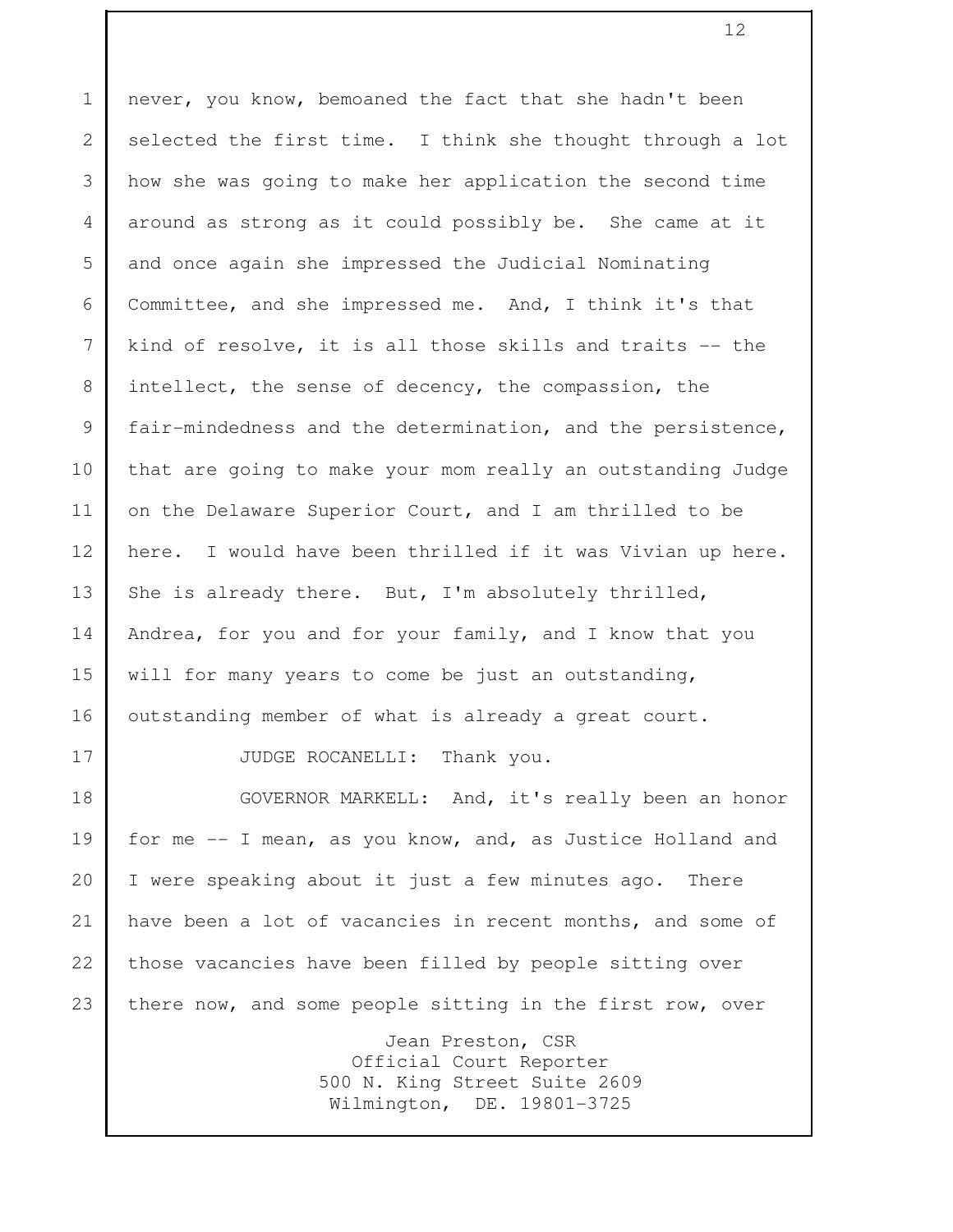1 there. We are fortunate, you know, the Chief Justice and I 2 where up in Vermont just a couple weeks ago. He asked me 3 to speak at a meeting of all of the Chief Justices from 4 states across the country in his role as the outgoing Head 5 of the Chief Justice Association, and it gives me so much 6 pride, when I go around the country, when I'm able to talk 7 about the fact that over and over and over again our courts 8 are recognized as the best courts, and it's not just one 9 court or another court, it is all our courts. And I think 10 that is a real testament to the outstanding leadership of 11 the Chief Justice, but it is also a really a testament to 12 the terrific people, many of whom are sacrificing a lot by 13 choosing this line of work as opposed to other things they 14 could be doing. And we know it's a sacrifice for the 15 families as well, and so to the entire Rocanelli family, 16 thank you, to all of you who are here to support, Andrea, 17 thanks, and certainly to the members of the Superior Court, 18 thank you for welcoming somebody who is just going to be a 19 fantastic colleague. 20 Thank you. 21 PRESIDENT JUDGE VAUGHN: Thank you. 22 Judge Johnston. 23 JUDGE JOHNSTON: It is my distinct privilege and Jean Preston, CSR Official Court Reporter 500 N. King Street Suite 2609 Wilmington, DE. 19801-3725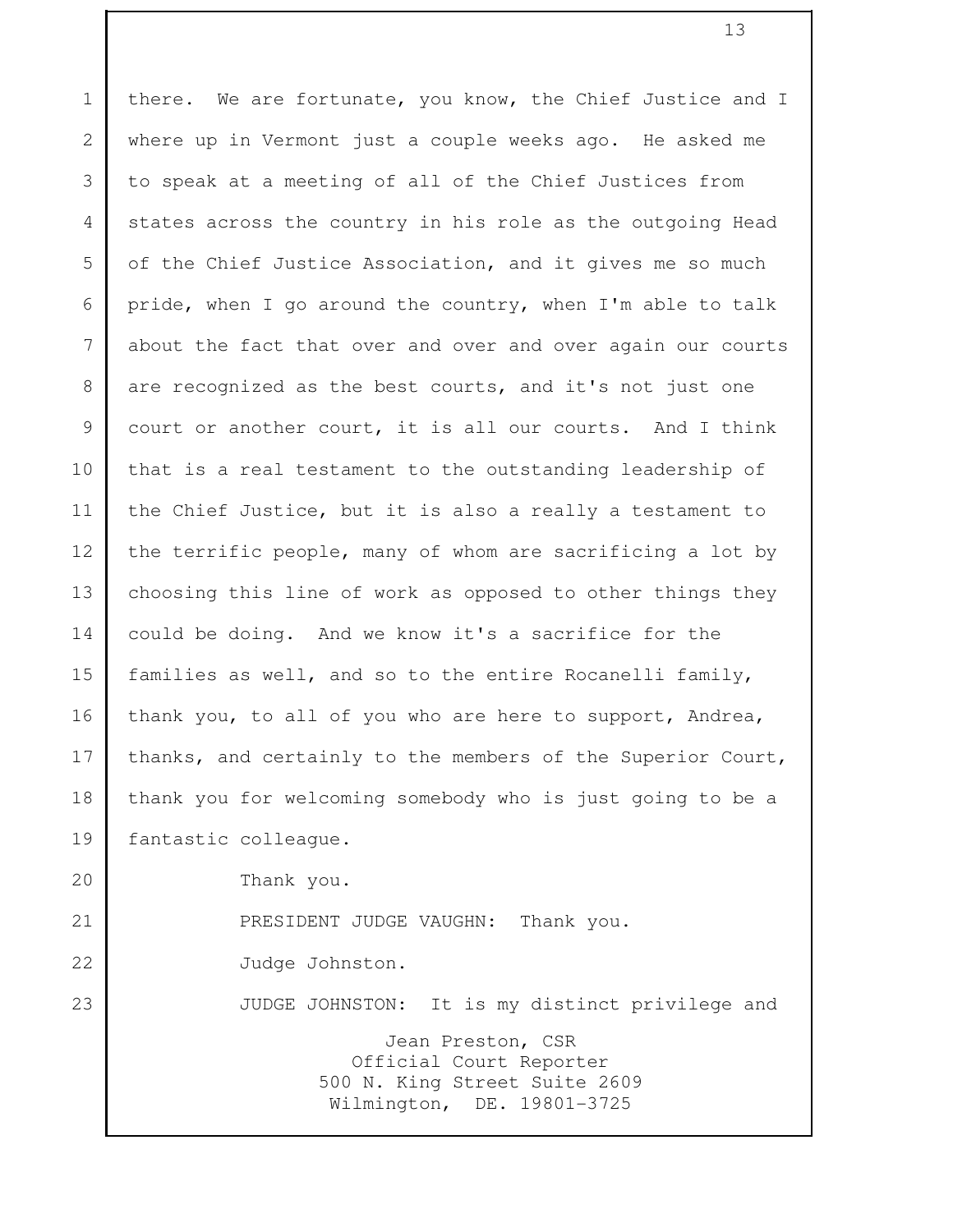1 pleasure to introduce to you, Justice Randy J. Holland.

 2 Judge Rocanelli and I had the honor of appearing 3 before Justice Holland when we worked together at the 4 Office of Disciplinary Council, so I now give you the 5 quintessential Delaware Supreme Court Jurist, Justice 6 Holland.

 7 JUSTICE HOLLAND: Thank you very much Governor 8 Markell, Chief Justice, President Judge Vaughn, Judge 9 Rocanelli, all of the distinguished members of the State-10 and Federal Bench, Judge Rocanelli's family, and everyone 11 who is here, this is a great day. And, before I talk about 12 why it is a great day for Delaware with Judge Rocanelli's 13 Investiture, let me just say another reason why this is a 14 special day: Judge Vincent Bifferato is here, retired from 15 the Superior Court, and 45 years ago, today, he was sworn 16 in as a Judge of the Superior Court.

17 (Gleeful Applause.)

18 JUSTICE HOLLAND: Judge Bifferato, we're proud of 19 your service. All of you may not know this, but Judge 20 Bifferato is one of the few trial judges in the entire 21 United States who had his opinion cited by the United 22 States Supreme Court. Quite a compliment. And, Judge 23 Bifferato's tenure on the Court led to the excellence that Jean Preston, CSR Official Court Reporter 500 N. King Street Suite 2609 Wilmington, DE. 19801-3725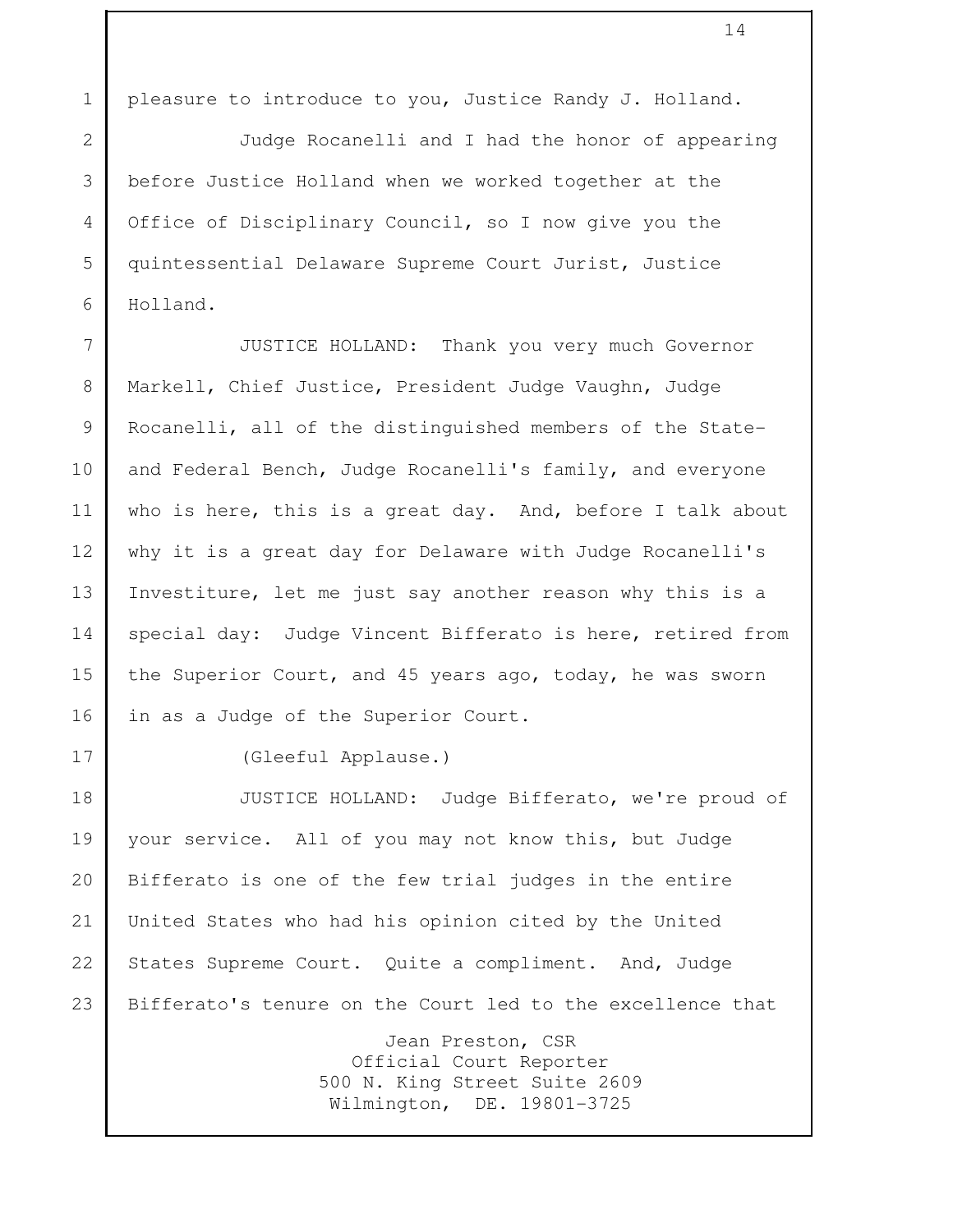1 the Governor was talking about a moment ago, that led to 2 Delaware's ranking the entire court system as number one in 3 the country for the last decade. And a lot of that ranking 4 is attributable to the Superior Court.

 5 Judge Bifferato set that standard, it's been 6 passed on by his colleagues, and not only is it perpetuated 7 but it is enhanced today by the Investiture of Judge 8 Rocanelli.

9 | The trying to think about what I might say today, 10 I was looking at the book by Stephen Covey, you all know 11 about, called The Seven Habits of Highly Effective People, 12 and you can look at that in your leisure, and what you will 13 conclude is that Judge Rocanelli has all of those habits.

14 But, Covey starts out his book by talking about 15 something else. He starts out by talking about what he 16 describes as "the character ethic," and he says that is the 17 basic principle that effects living, and it is separate and 18 apart from the seven habits, and he calls it "the 19 foundation for success," and when he describes the 20 character ethic, what he lists are, integrity, humility, 21 fidelity, temperance, courage, justice, patience, industry, 22 simplicity, modesty, and following The Golden Rule. 23 Justice Rocanelli does all of those things, and Jean Preston, CSR Official Court Reporter 500 N. King Street Suite 2609

Wilmington, DE. 19801-3725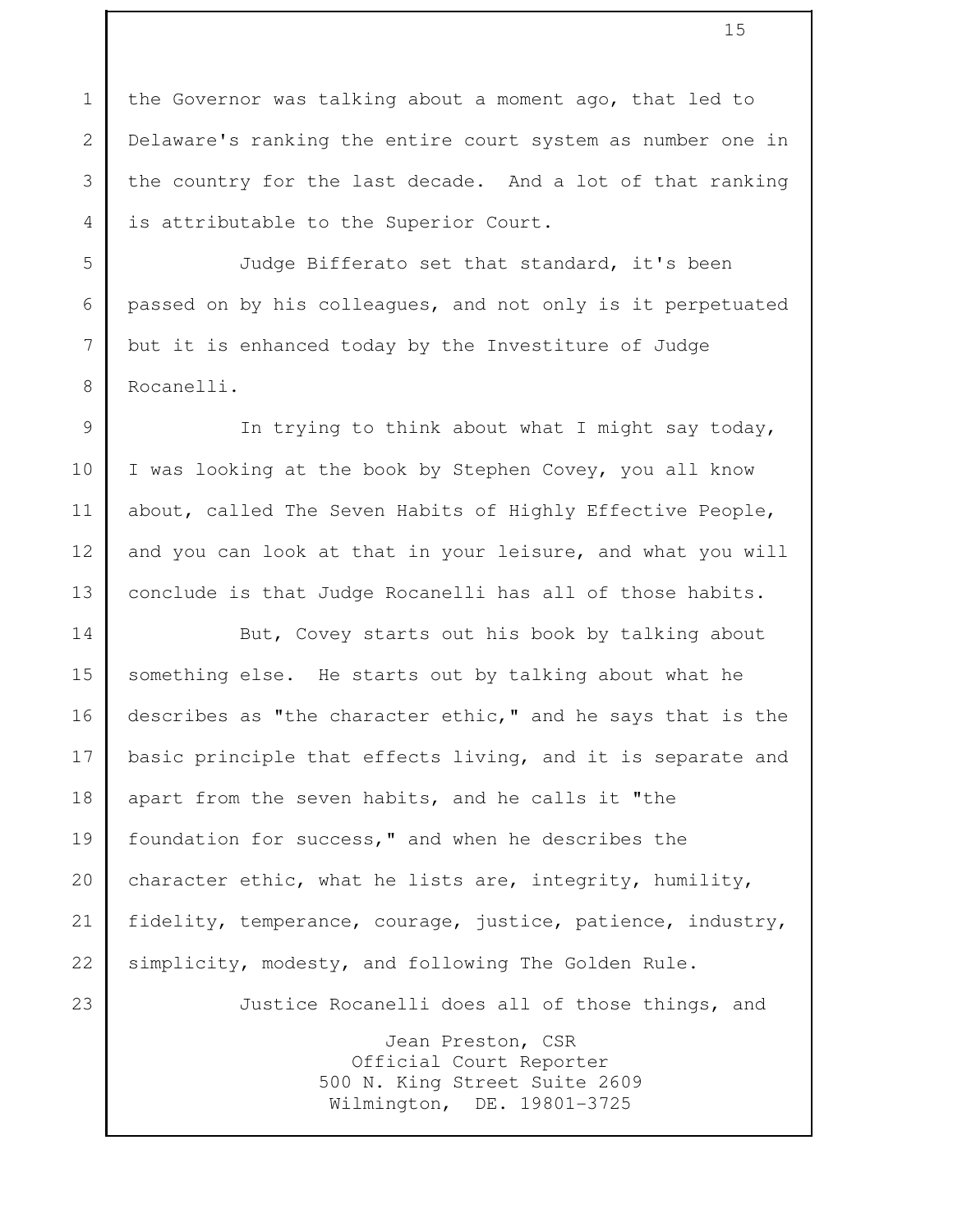1 according to Covey, it is only if you do them and integrate 2 it into your character that you can have a happy and 3 fulfilling life.

4 Judge Rocanelli certainly has.

 5 Her accomplishments are remarkable, and her 6 interests are diverse. They started at Harvard Law School, 7 which is a pretty good start, and after that she was in 8 private practice in Boston, and then with Morris Nichols 9 | Arsht & Tunnell, and I met her, not surprisingly, when she 10 was involved in some public service helping get the Board 11 of Bar Examiners ready for the Pre-admission Conference for 12 new lawyers. And I remember the day, vividly. It was down 13 at the Arsht Center, and you all have heard -- you only get 14 one chance to make a first impression, and my first 15 impression was, this is a remarkable person. And now, in 16 the years that I have known Judge Rocanelli since then, I 17 just keep adding superlatives to the word "remarkable" and 18 I'm sure if you had to fill in the blanks, you would be 19 doing the same thing.

20 She has had an impressive career at the Bar, and 21 what is particularly noteworthy is that she served as the 22 Chief Disciplinary Counsel for the Delaware Supreme Court, 23 Office of Disciplinary Responsibility. And what is

> Jean Preston, CSR Official Court Reporter 500 N. King Street Suite 2609 Wilmington, DE. 19801-3725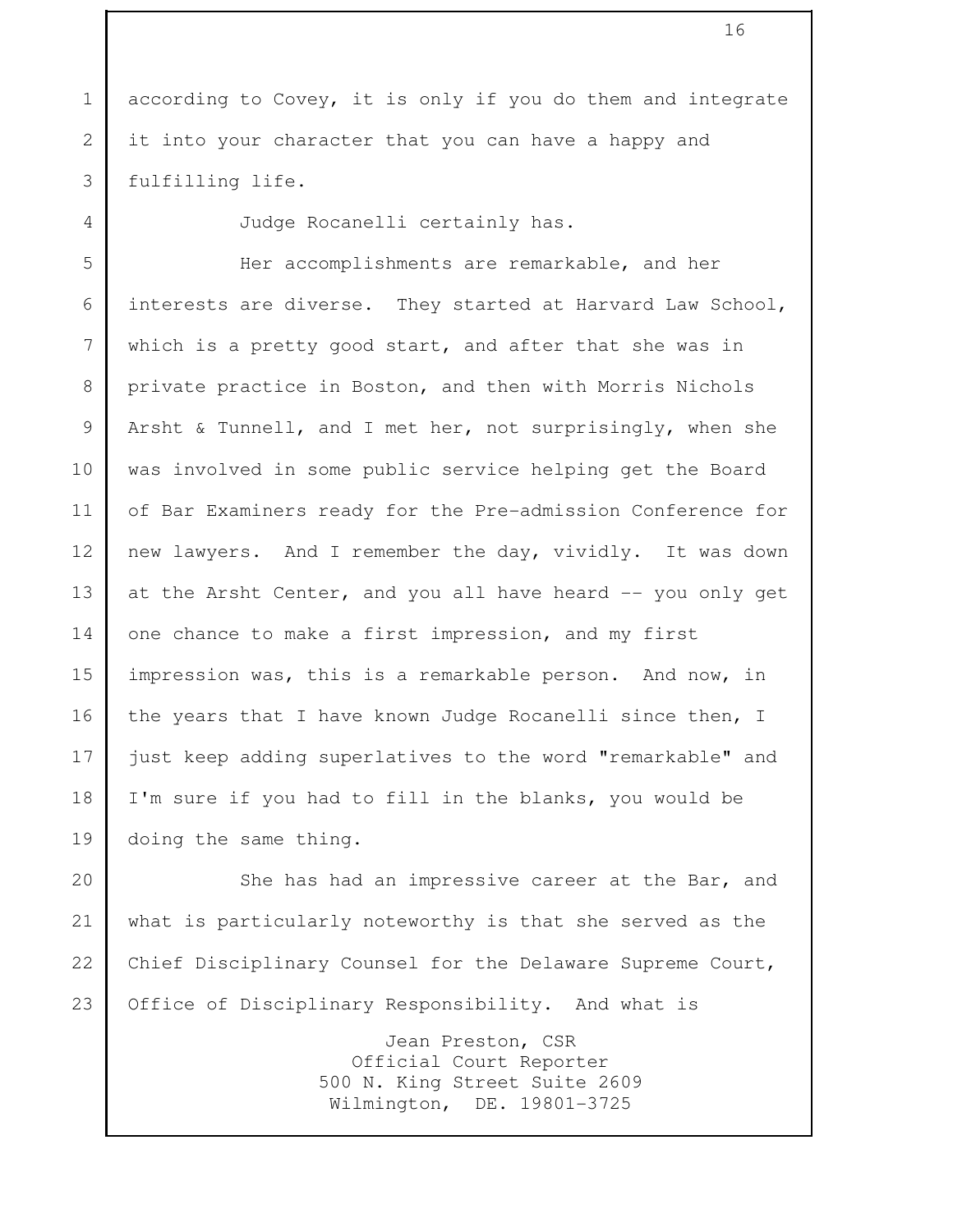1 significant about that, is, that on behalf of the Supreme 2 Court she was our representative, our example of what it 3 meant to be an ethical lawyer in Delaware. She was 4 responsible for enforcing the Rules of Ethics, and she did 5 that with grace and dignity. But what was most noteworthy 6 as it relates to her judicial career, is that, she not only 7 made sure that lawyers who violated the Rules got the 8 punishment they deserved, she also made sure that they got 9 the help they needed. And it was under her leadership that 10 we established the Delaware Substance Abuse Program and we 11 really began to start helping lawyers. And she continued 12 that when she left the Office of Disciplinary Counsel and 13 went to the Court of Common Pleas.

14 As the Governor mentioned, she was active in the 15 Drug Diversion Program, and she was a founding member of 16 the Coalition of Health Care and Law Enforcement 17 Representatives that talked about alternatives to many 18 things, including alternatives to prostitution.

19 She was a SENTAC Commissioner. Once again, that 20 is the Sentencing Accountability Commission. She wanted 21 people to be held accountable, but she wanted the sentences 22 to be fair. In addition to that, she served on the State 23 Council for Interstate Adult Offenders Supervision, showing

> Jean Preston, CSR Official Court Reporter 500 N. King Street Suite 2609 Wilmington, DE. 19801-3725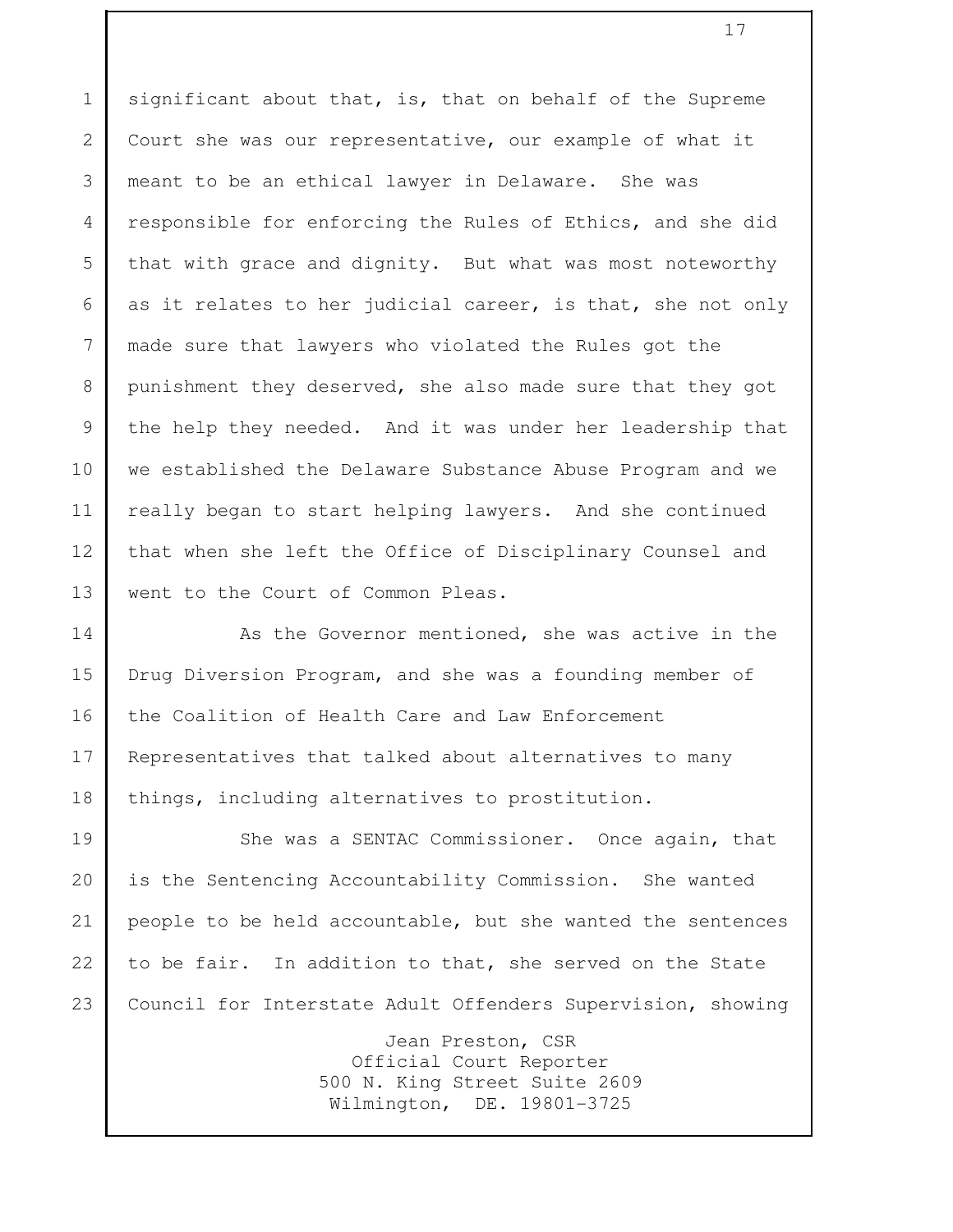1 her continuing interest in people that were introduced into 2 the criminal justice system. She simply didn't want them 3 to serve their time and go out into society without any 4 guidance, she wanted to make sure they were supervised, 5 rehabilitated, and had an opportunity to conduct useful 6 lives.

7 The Supreme Court has looked to her regularly for 8 her expertise and guidance. Even when she's been on the 9 court, we've asked her to stay on our Continuing Legal 10 Education Commission for Lawyers, because we know that that 11 is an important responsibility, and she can contribute to 12 the type of things that lawyers need to know, including for 13 example, we've added programs in how you manage your office 14 practice, because when she was in the Office of 15 Disciplinary Counsel she could see where that would be a 16 problem.

17 We also recognized her intellectual abilities, 18 and we asked her to stay on the Permanent Advisory 19 Committee on the Rules of Evidence, for all courts, not 20 just The Court of Common Pleas or the Superior Court -- for 21 all courts.

22 The Delaware Bar Association has looked to her 23 also. She helped them with access to justice. As the Jean Preston, CSR Official Court Reporter 500 N. King Street Suite 2609

Wilmington, DE. 19801-3725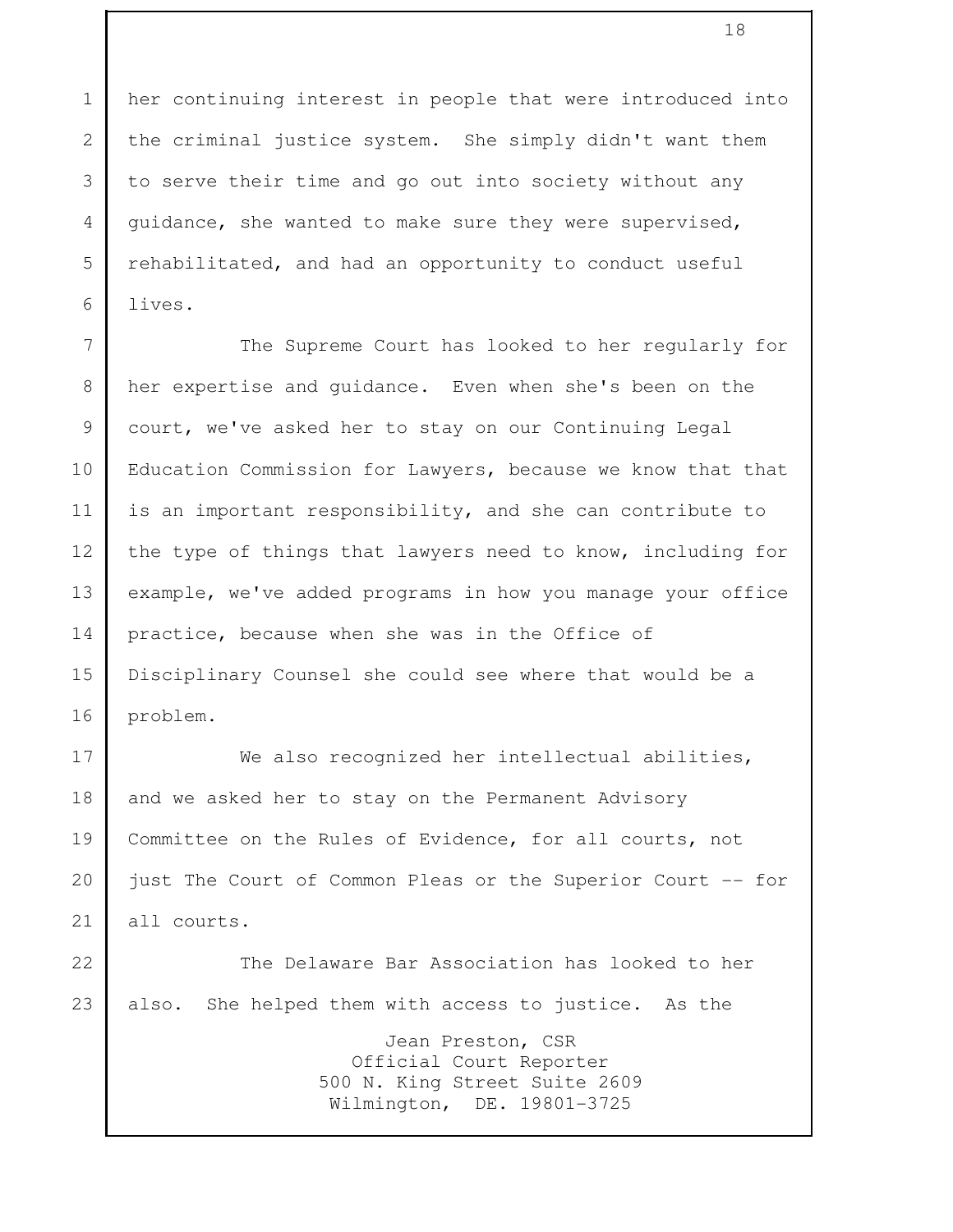1 Governor mentioned, in particular, she's been helping with 2 the Consumer Debt Collection Program. The Bar Association 3 also looked to her when they needed help with diversity, 4 and she's taken a lead role on the Diversity Committee.

5 But, when Judge Rocanelli gets involved in 6 something, she doesn't just participate, she leads. And 7 the Rodney Inn of Court is a good sample. The Inns of 8 Court was started many years ago by Chief Justice Warren 9 Berger to promote ethics, stability, professionalism and 10 legal excellence. They have monthly meetings, and they 11 train lawyers how to be effective advocates. The key of 12 the American Inns of Court is to be a mentor. Judge 13 Rocanelli is now the president of the Rodney Inn of Court, 14 | mentoring young lawyers about those four principles.

15 We couldn't have a better person in that 16 leadership role.

17 And, her many accomplishments have all received 18 well-deserved recognition. She received a Judicial 19 Partnership Award, and that was from the Delaware Division 20 of Substance Abuse and Mental Health, and that was for a 21 lead role she took in helping individuals with mental 22 health and substance-abuse issues.

23 The Delaware State Bar Association gave her the

 Jean Preston, CSR Official Court Reporter 500 N. King Street Suite 2609 Wilmington, DE. 19801-3725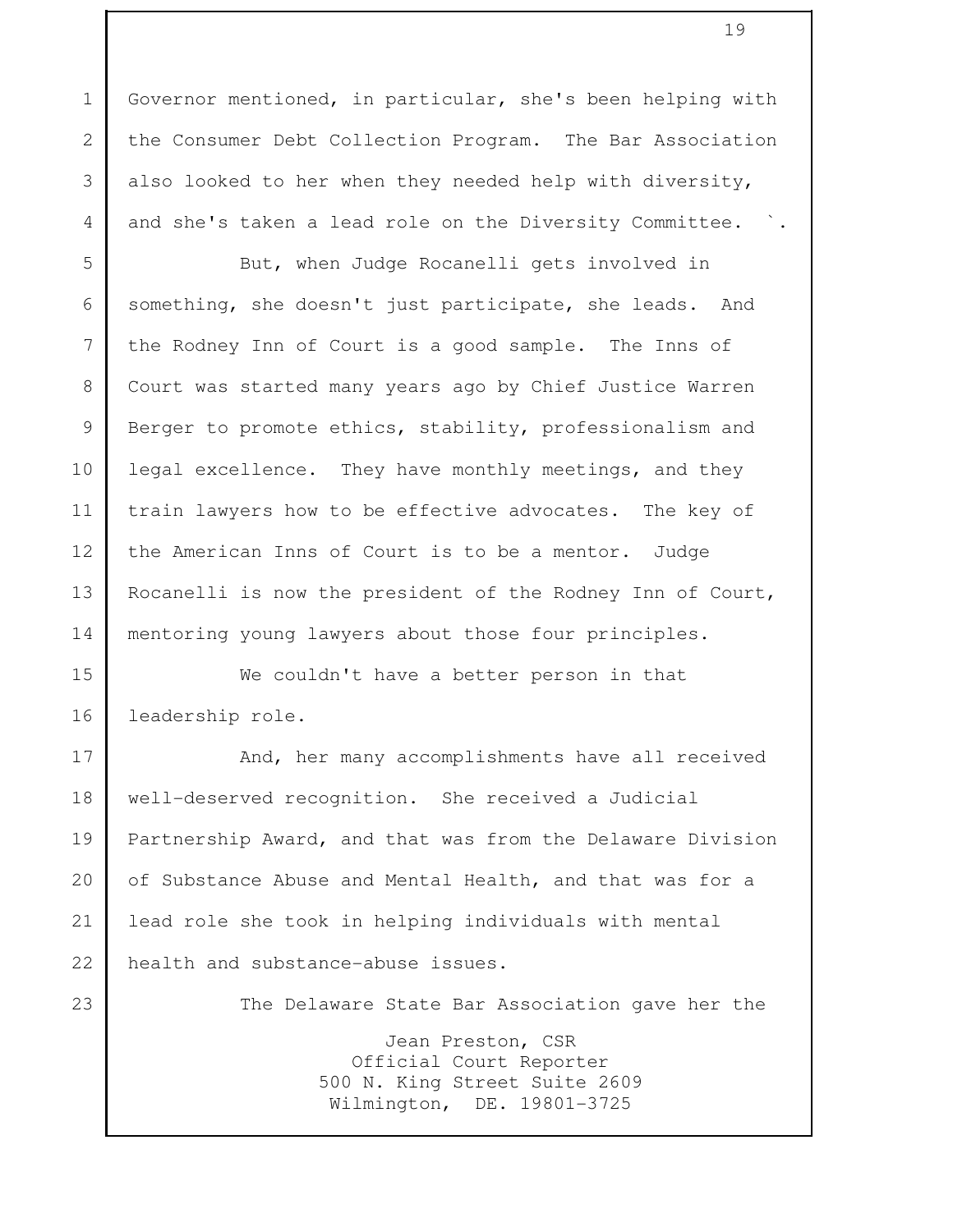1 Women's Leadership Award for being a role model for other 2 women professionals.

 3 The American Bar Association gave her a national 4 award from the Commission on Lawyer Assistance Programs for 5 what she did in establishing the outstanding Lawyers 6 Assistance Program in Delaware.

 7 Now, all of these accomplishments came about 8 because day in and day out Judge Rocanelli applied those 9 principles that Covey described as "the character ethic."

10 Now, there is the book called, "The Tipping 11 Point." And, in that book they talk about how at some time 12 there is a point when there is a paradigm shift, when 13 things really change. Well, the premise of the book is 14 that it doesn't come about except through gradual 15 day-to-day efforts, and the point is that little things can 16 make a big difference.

17 An example they gave is crime in New York City. 18 And what they showed there is that a small number 19 of people, in a small number of situations, have a huge 20 impact because they started behaving differently towards 21 crime, and other people started behaving differently 22 towards crime. All of the changes were incremental, but 23 all of the changes had big effects.

> Jean Preston, CSR Official Court Reporter 500 N. King Street Suite 2609 Wilmington, DE. 19801-3725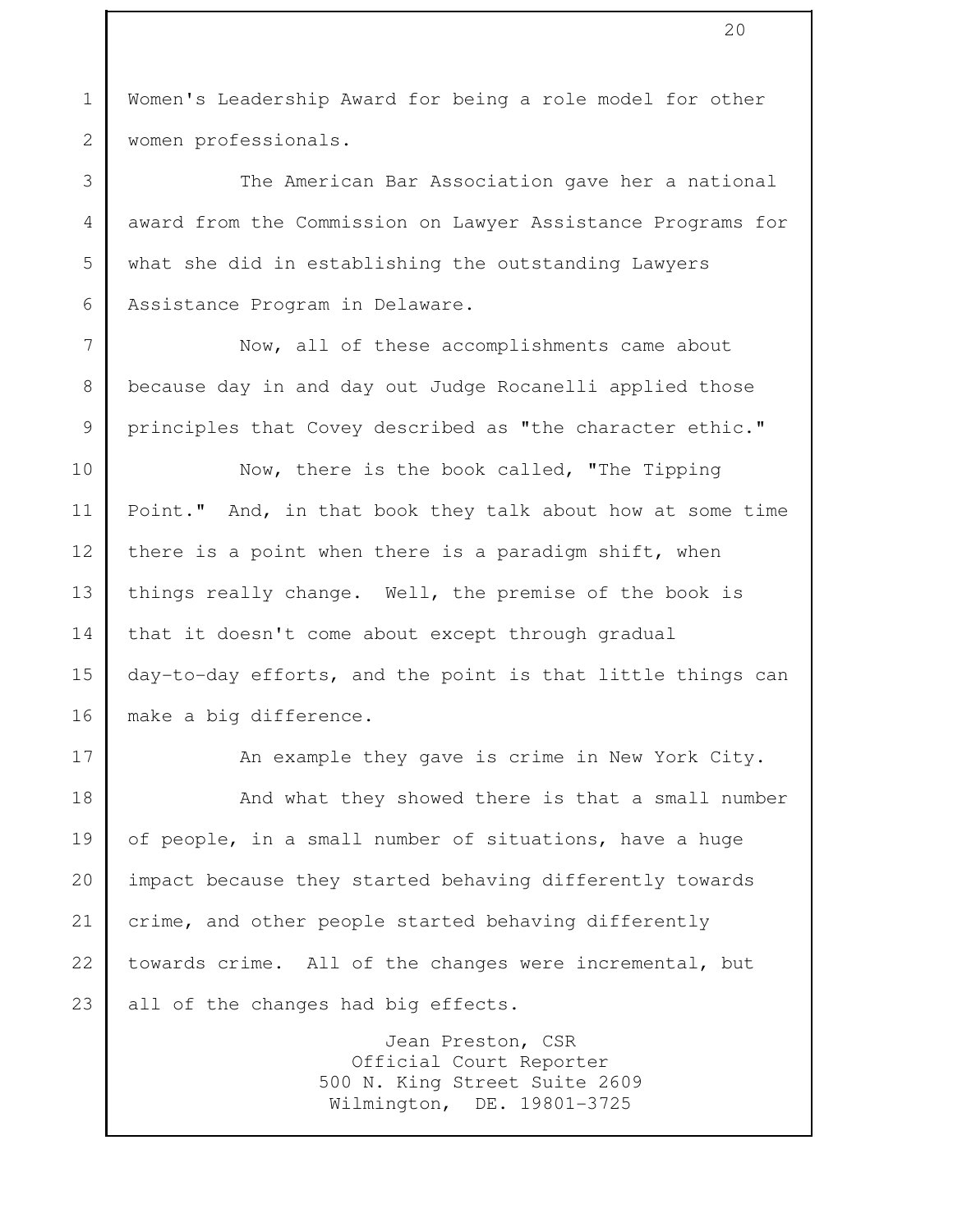1 Judge Rocanelli's professional career has been 2 constantly moving towards establishing tipping points. She 3 has done that with mental health, drug addiction, 4 prostitution and incarceration. 5 How does that happen? 6 We find part of the answer in another book 7 called, "The Adjacent Possible." And that illustrates how 8 you do what is readily available to the best of your 9 ability, and when you do what is readily available to the 10 best of your ability, it can lead to greater things. 11 I think to start this story is a good example. 12 Many of you have heard that story before about a 13 person walking along the beach with thousands of starfish, 14 and the person is picking up starfish as they go along and 15 throwing them back into the ocean, saving their lives. 16 Someone else comes along and says, you know, you can't save 17 them all. It's really not going to make a difference. And 18 the individual picks up another starfish, throws it into 19 the sea, and says, "Well, it made a difference to that 20 one." And that is pretty much how the story ends, with a 21 lot of starfish saved, but many more left on the beach. 22 I think Judge Rocanelli's story of the starfish 23 has a different ending. And the way I see it ending, is Jean Preston, CSR Official Court Reporter 500 N. King Street Suite 2609 Wilmington, DE. 19801-3725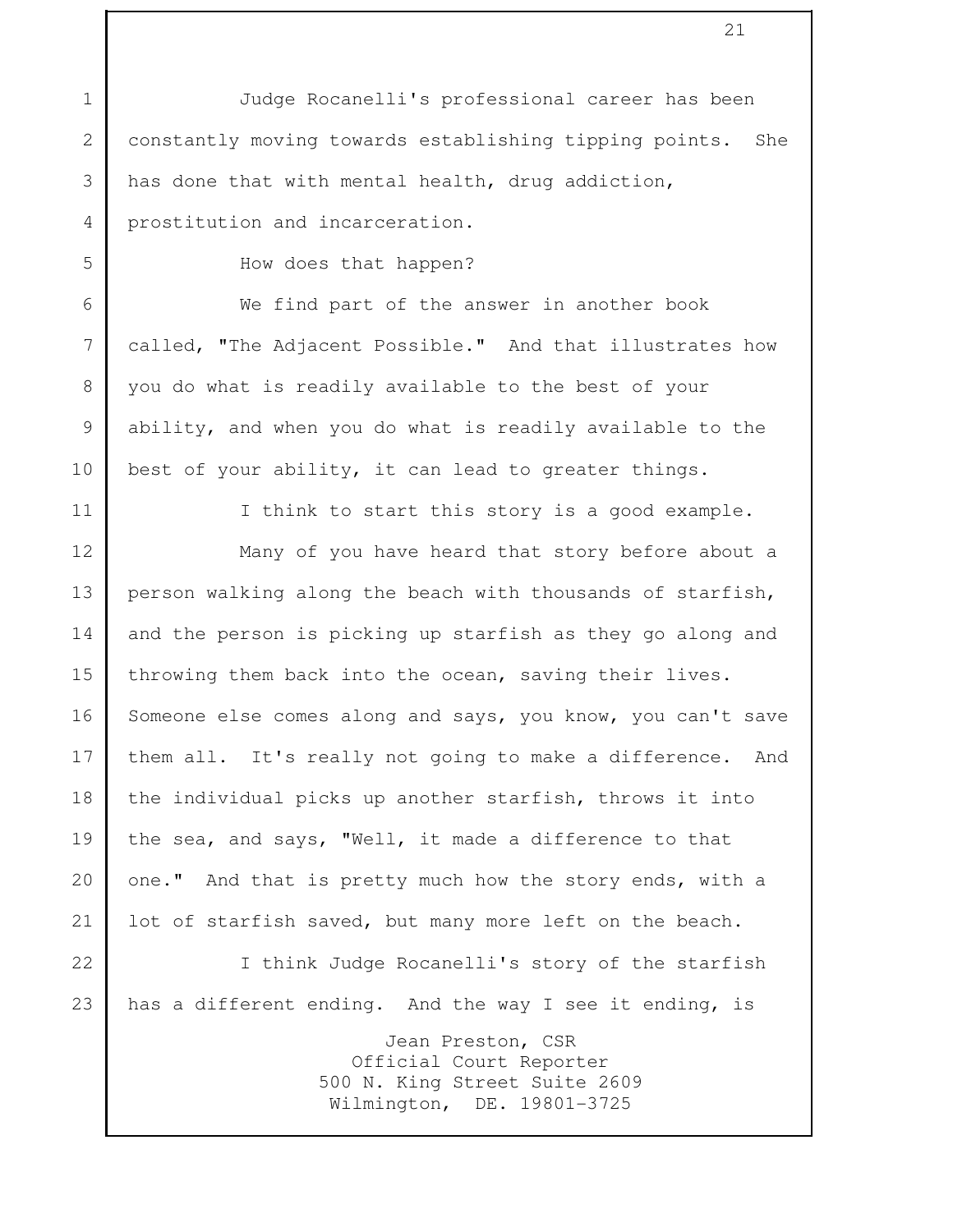1 her walking down the beach, throwing starfish back into the 2 ocean, and when she turns around, there are no starfish on 3 the beach. And the reason there are no starfish on the 4 beach is because the one she threw in, came out and got 5 others, and took them back. And that is really what she 6 has been doing, and it illustrates living a life by what's 7 been described as, "The Positive Principle" and the 8 Positive Principle says, people should deal forthrightly 9 but creatively with realistic problems. And they do that 10 by having a positive attitude. And along with their 11 positive attitude, they send out positive images of hope, 12 optimism and creativity, and then the activities around 13 them show the same results and produce positive results. 14 Judge Rocanelli's life demonstrates the power of 15 one person to make a difference. 16 She has made a difference during her tenure on 17 the Court of Common Pleas, and she will make a difference 18 in her tenure on the Superior Court. Not only a difference 19 in the lives of every litigant that comes before her, but a 20 difference in the administration of justice for all. 21 So, today, is an opportunity for all of us to 22 thank her family and her for devoting her enormous talents 23 to public service. Jean Preston, CSR

 Official Court Reporter 500 N. King Street Suite 2609 Wilmington, DE. 19801-3725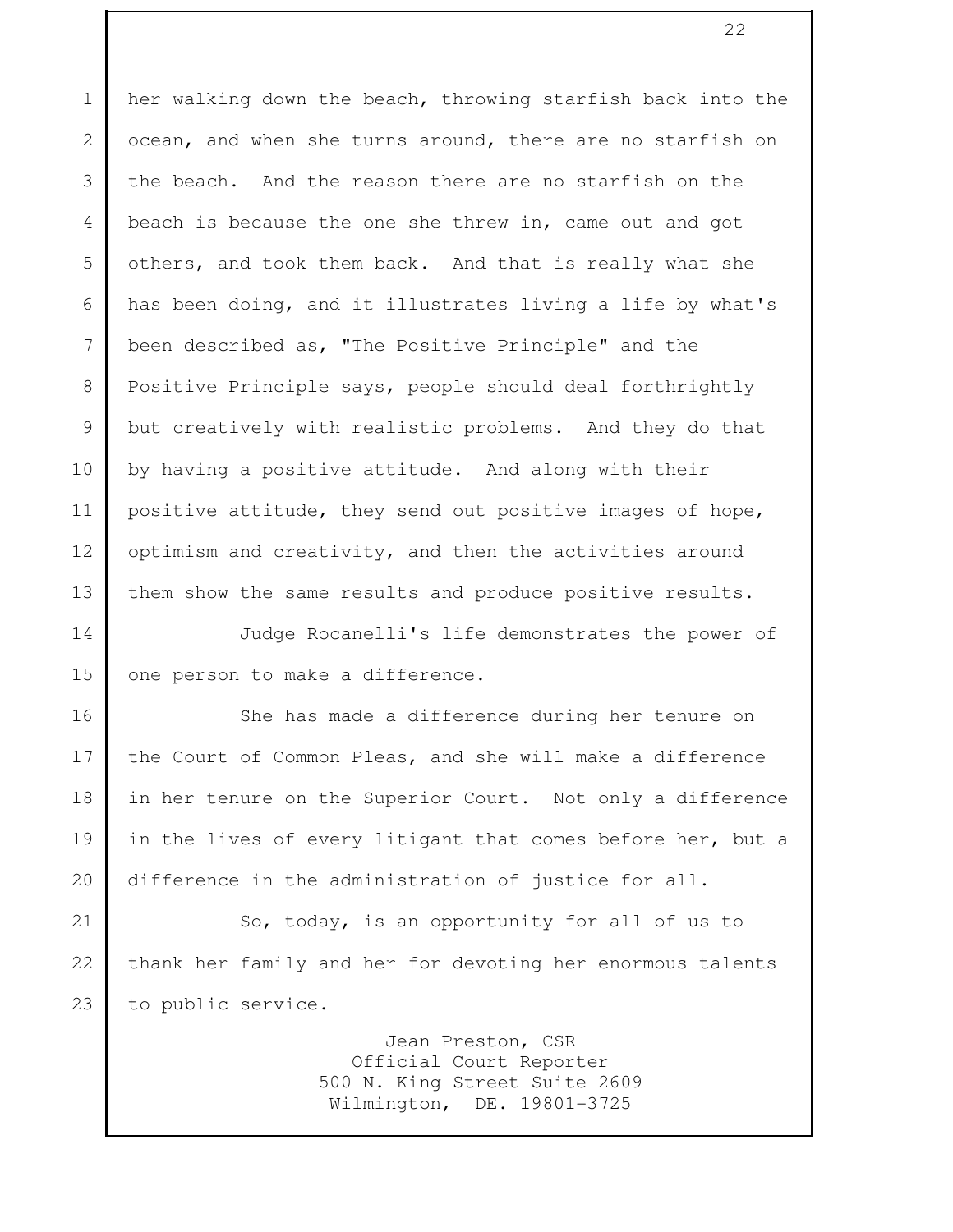1 Thank you. 2 PRESIDENT JUDGE VAUGHN: Thank you, Justice 3 Holland. 4 It is now my privilege to call upon our new 5 Superior Court Judge for her greetings. 6 Judge Rocanelli. 7 JUDGE ROCANELLI: Thank you, President Judge 8 Vaughn. 9 Good afternoon, Governor Markell, and First Lady 10 Markell, Brother Ronald, Justice Holland, Chief Justice 11 Steele, President Judge Vaughn, Chief Judge Smalls, 12 Resident Judge Cooch, Judge Johnston, Members of the 13 Federal Bench, Mike McGowan is here on behalf of Senator 14 Coons. Thank you very much. And to my colleagues on the 15 Superior Court, my friends from the Court of Common Pleas 16 friends, family, everyone who is here today, I thank you 17 and I welcome you. 18 It is an honor to serve as a Delaware Judge, and 19 | I am thankful for the privilege of serving, first, as a 20 Judge of the Court of Common Pleas and now as a Superior 21 Court Judge. 22 Being a Judge in CCP was challenging and 23 interesting. I found it to be personally and Jean Preston, CSR Official Court Reporter 500 N. King Street Suite 2609 Wilmington, DE. 19801-3725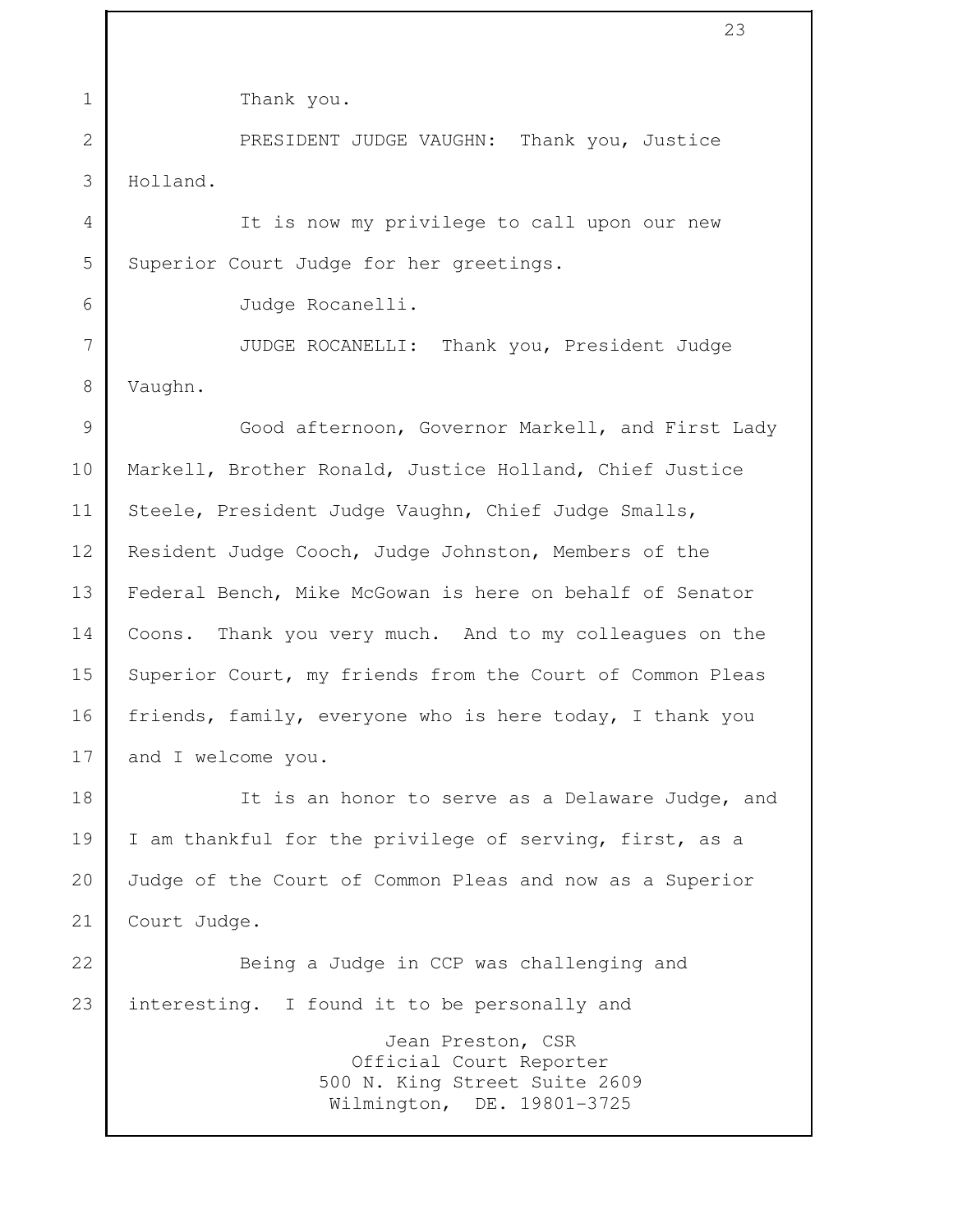1 professionally rewarding, and I hope that I made a 2 qualitative difference in the lives of citizens and in the 3 administration of justice since I was appointed to the 4 bench.

 5 In civil cases, in the Court of Common Pleas, I 6 especially enjoyed cases involving individuals, homeowners 7 and small business owners. Presiding on these cases was 8 consistent with my own personal experience in small 9 businesses, in Brooklyn, throughout high school and 10 college, especially at my parents' own restaurant, which 11 | was located next to my dad's butcher shop.

12 While I enjoyed the challenges of my work in the 13 Court of Common Pleas, and I do hope that I made a 14 significant contribution to the Court and to the community, 15 the work of the Superior Court involves complex commercial 16 litigation for which I was responsible as a lawyer in 17 private practice.

18 I will work hard to promptly, fairly, efficiently 19 and effectively adjudicate the more complex civil cases, as 20 well as the more serious criminal cases that come before 21 the Superior Court. I will endeavor to uphold the 22 reputation of the Court, and to meet the expectations of 23 litigants.

> Jean Preston, CSR Official Court Reporter 500 N. King Street Suite 2609 Wilmington, DE. 19801-3725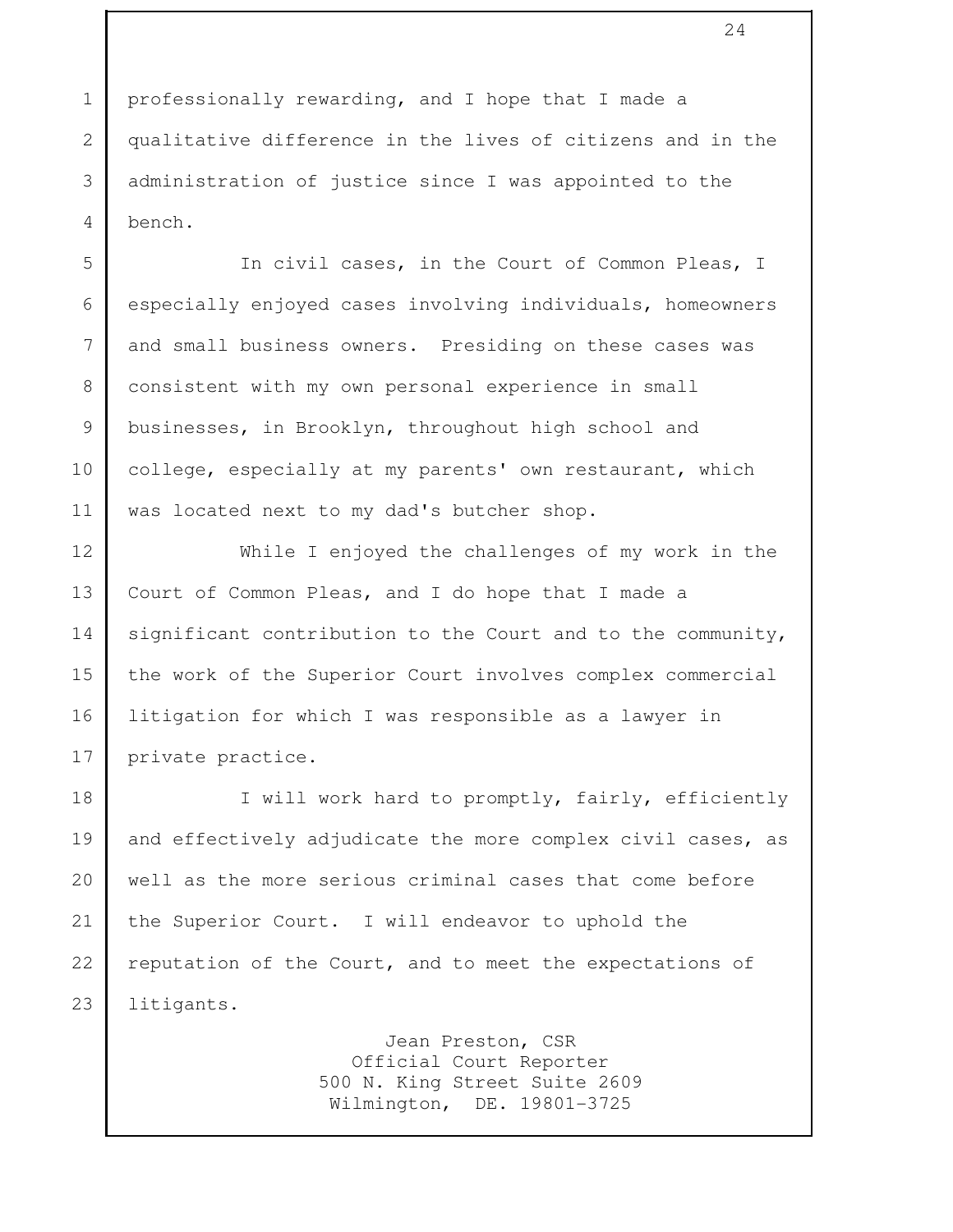1 The civil cases adjudicated in Superior Court 2 present highly-complex legal issues that must be resolved 3 promptly. The criminal cases involve a different kind of 4 challenge: how to impose sentences that are consistent 5 with the legislative mandate, that protect the community, 6 that hold offenders accountable, that foster justice and 7 promote the Rule of Law, while meeting the needs of 8 offenders, many of whom have significant mental health and 9 | substance-abuse problems. 10 My goal is not just to do justice, but to inspire 11 confidence in the justice system. 12 Every contact with a member of the public, a 13 victim, a witness, a defendant, a family member, is an 14 opportunity to inspire confidence and demonstrate fairness. 15 If we can inspire confidence, then our work will 16 have more credibility, and we will be more effective. 17 I have been very fortunate. 18 My parents are here today, and I want to thank 19 them for all of the sacrifices they made so that I have a 20 chance to sit here before you, today, here, in this seat. 21 My husband, Todd, is here. His support has been 22 unwavering, and I am thankful for it. 23 I feel very grateful for my three daughters, who Jean Preston, CSR Official Court Reporter 500 N. King Street Suite 2609 Wilmington, DE. 19801-3725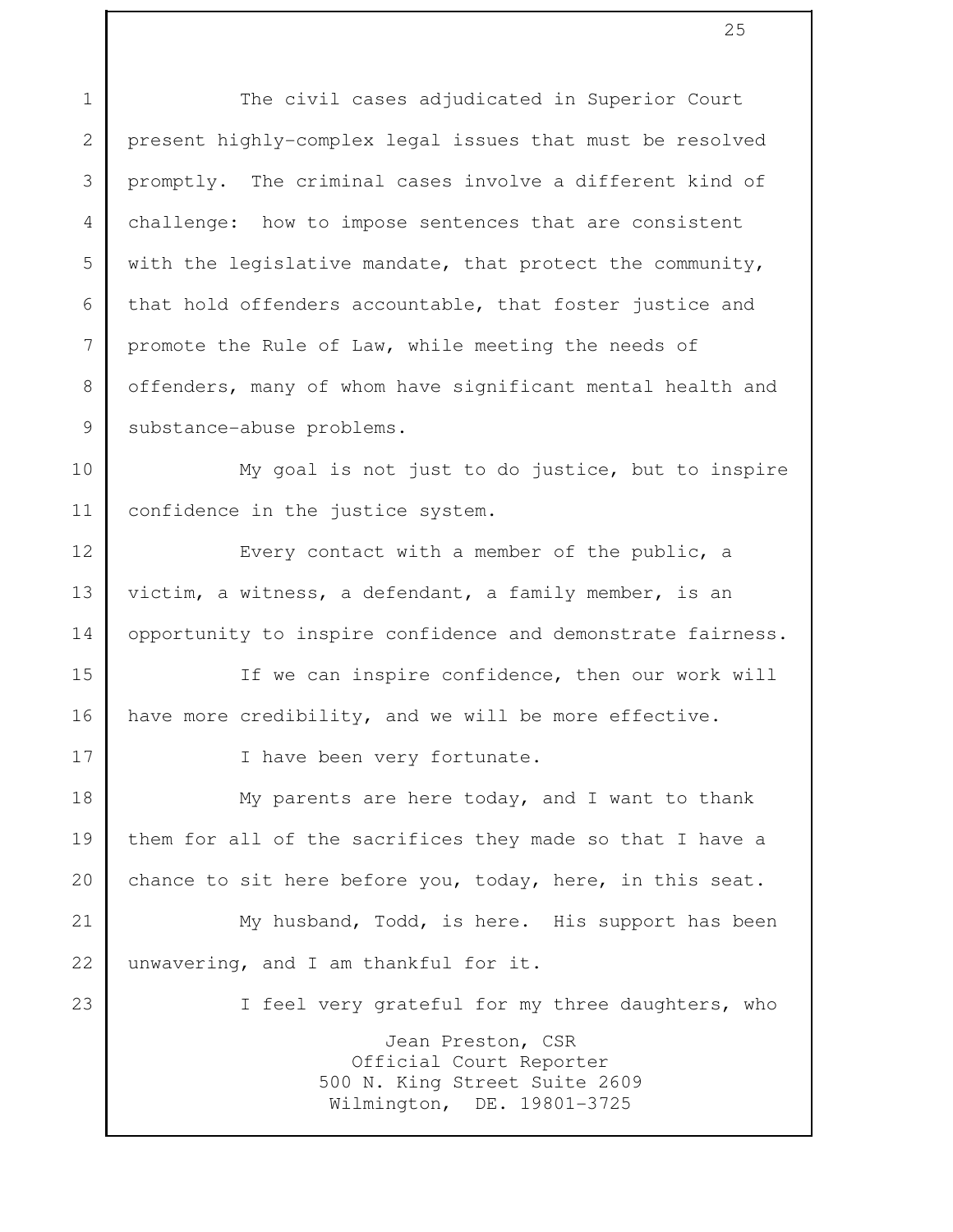1 are accomplished, and vivacious -- Olivia, Elena and 2 Simone, you inspire me. 3 My sister, Linda, and my sister-in-law, Bev, I 4 thank you for being both sisters and friends. 5 Judge Biff, it is an honor to share August 15th 6 with you. 7 I am grateful to Governor Markell for this 8 opportunity to serve the public. 9 Thank you for appointing me; I thank the Senate 10 for confirming the appointment. 11 I lave been very fortunate to have many mentors, 12 many of whom are present here today. I hope you will all 13 celebrate with us across the street at the Bar Center. 14 I thank you all for being mentors. 15 I want to thank one of my mentors, Kristin 16 Dangello, who mentored me at the Court of Common Pleas. 17 She is my Judicial Assistant, and anyone who has tried to 18 get in contact with me, spent more time speaking with 19 Kristin. Sometimes I think she speaks to my daughters more 20 than I do. 21 Thank you. Thank you to all of you who have 22 encouraged me, taught me, inspired me and supported me on 23 my path. I will work hard to justify your confidence. And Jean Preston, CSR Official Court Reporter 500 N. King Street Suite 2609 Wilmington, DE. 19801-3725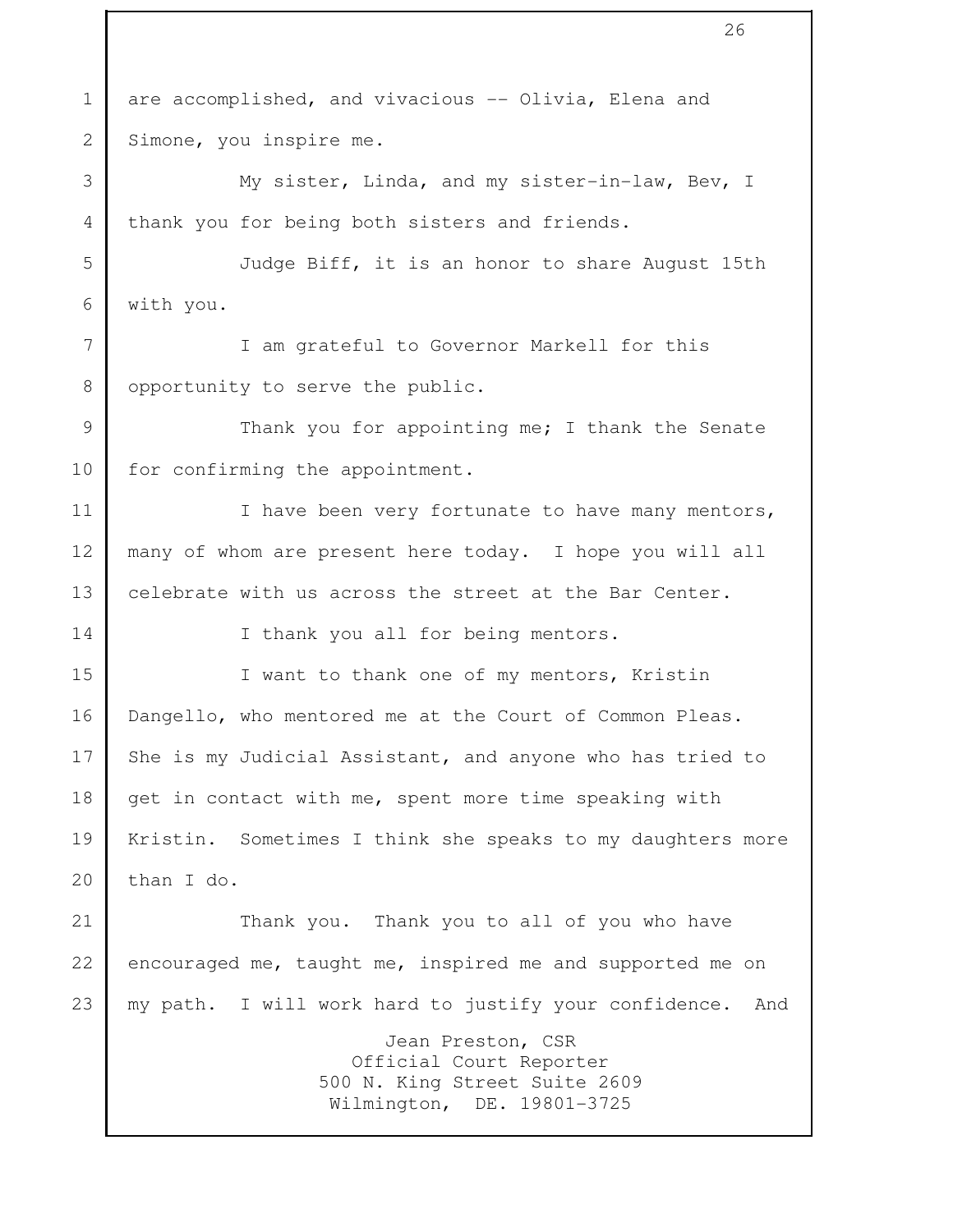| $\mathbf 1$    | I do hope that you will join us for a snack across the                                                      |
|----------------|-------------------------------------------------------------------------------------------------------------|
| $\overline{2}$ | street for some refreshments, and fellowship.                                                               |
| 3              | Thank you very much.                                                                                        |
| 4              | PRESIDENT JUDGE VAUGHN: Ladies and gentlemen,                                                               |
| 5              | that does conclude the Special Session of the Court. And                                                    |
| 6              | as Judge Rocanelli mentioned, you are welcome to greet her                                                  |
| 7              | at a reception at the Bar Center of the Delaware State Bar                                                  |
| 8              | Association, which is at 405 North King Street.                                                             |
| 9              | Court is now adjourned.                                                                                     |
| 10             | (WHEREUPON, at 4:20 p.m. the Special Session for                                                            |
| 11             | the Investiture Ceremony of Andrea L. Rocanelli, is                                                         |
| 12             | concluded.)                                                                                                 |
| 13             |                                                                                                             |
| 14             |                                                                                                             |
| 15             |                                                                                                             |
| 16             |                                                                                                             |
| 17             |                                                                                                             |
| 18             |                                                                                                             |
| 19             |                                                                                                             |
| 20             |                                                                                                             |
| 21             |                                                                                                             |
| 22             |                                                                                                             |
| 23             |                                                                                                             |
|                | Jean Preston, CSR<br>Official Court Reporter<br>500 N. King Street Suite 2609<br>Wilmington, DE. 19801-3725 |